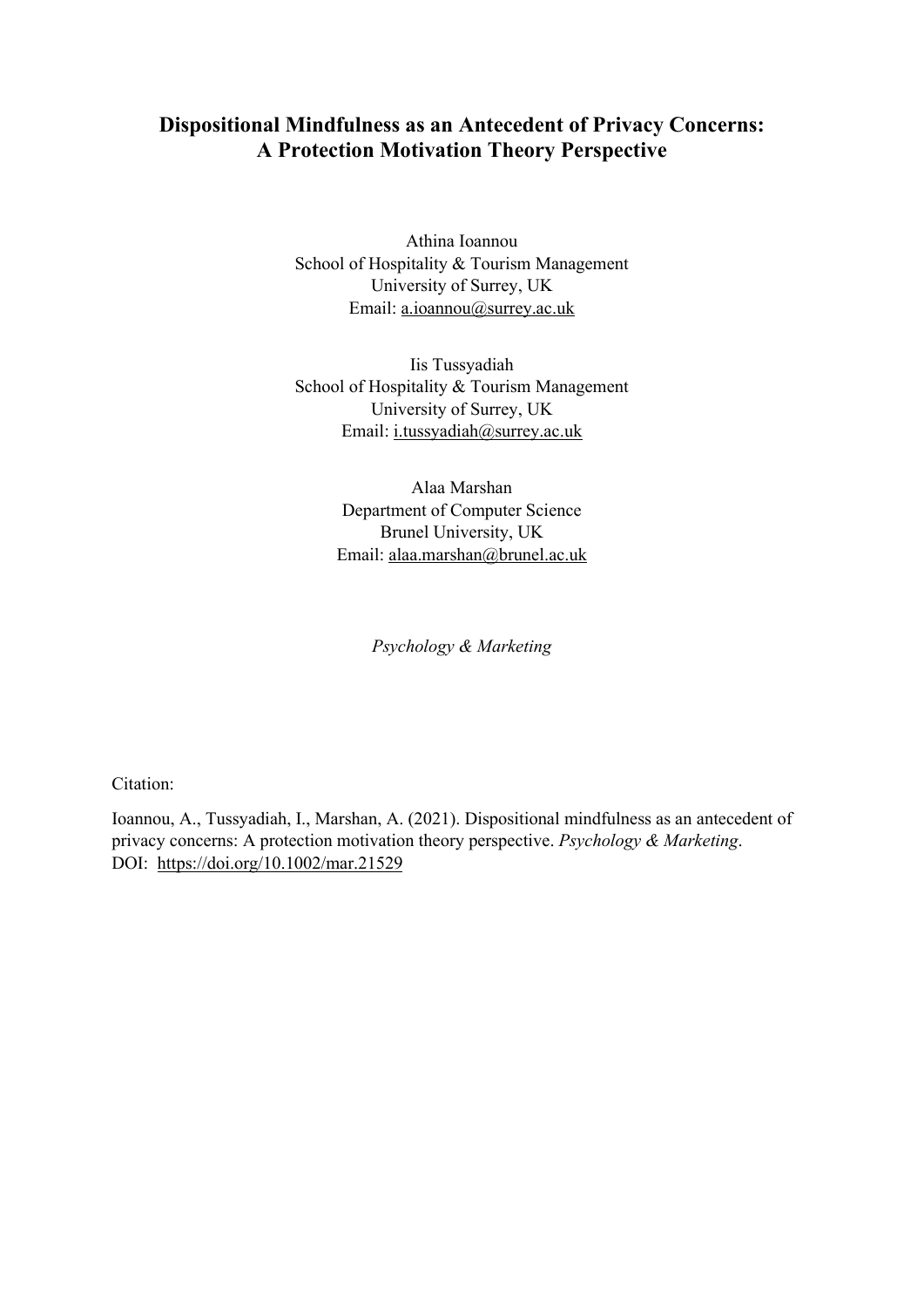# **Dispositional Mindfulness as an Antecedent of Privacy Concerns: A Protection Motivation Theory Perspective**

# **Abstract**

This study investigates the effects of mindfulness, an important personality trait, on people's perceptions of privacy. Using protection motivation theory as a conceptual foundation, the central tenet is that mindfulness plays a role in people's threat appraisal process of privacy concerns and thus influences willingness to disclose personal information with online travel providers. A survey-based approach was employed to measure privacy attitudes of 685 UK individuals about online self-disclosure while Structural Equation Modeling was deployed to test the proposed hypotheses. Our findings demonstrate that mindfulness contributes to the formation of privacy concerns. A more mindful consumer is more likely to adopt a more objective appraisal style, interpret privacy threats as less threatening, and thus share personal information with online travel providers.

**Keywords**: mindfulness, privacy concerns, disclosure, online, individual differences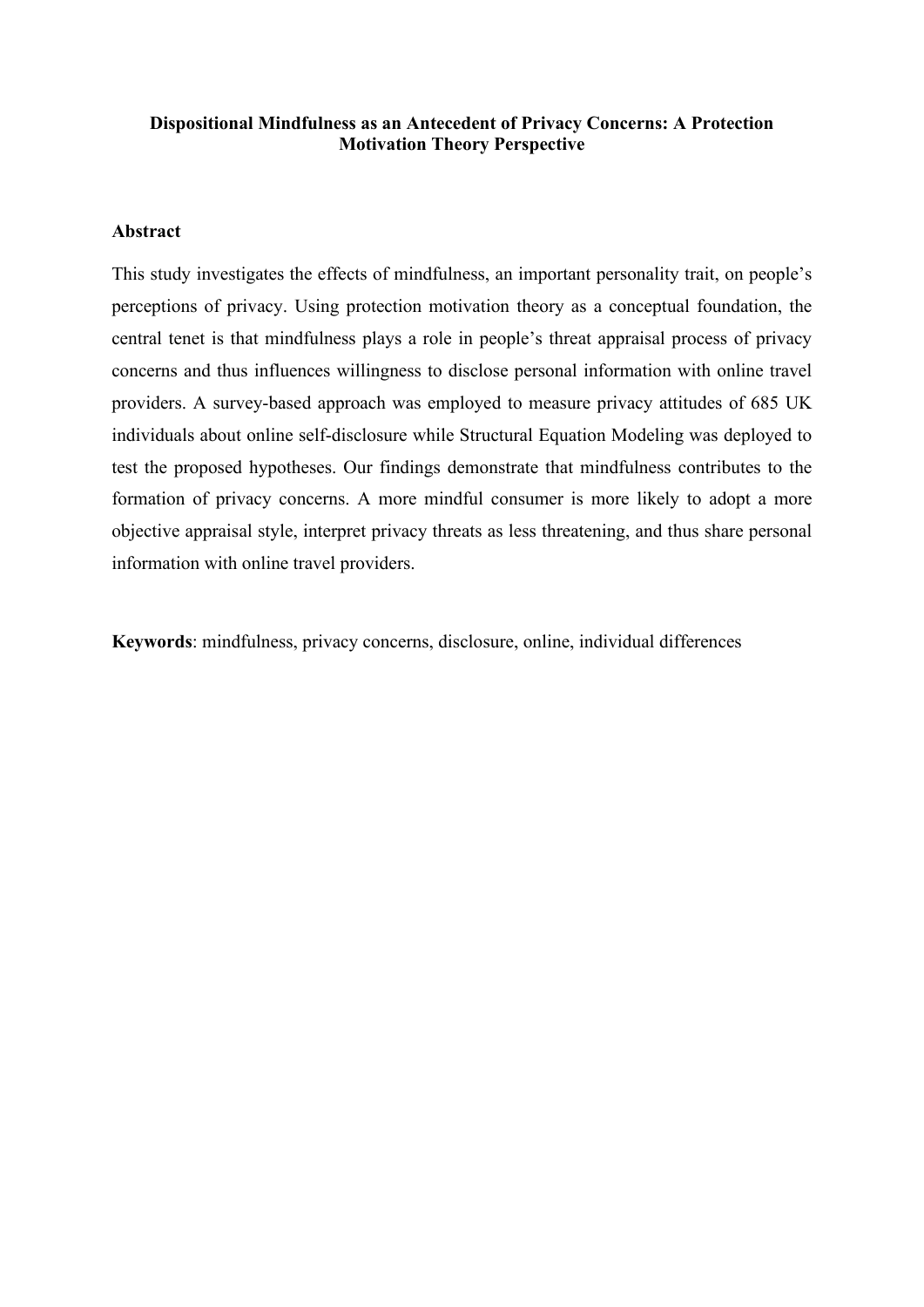#### **1. Introduction**

The public are growing more concerned about online privacy. Almost 79% of people surveyed in the United States (US) reported that they are worried about the amount of personal information collected by companies (Auxier & Rainie, 2019) while 40% of people report that they feel no control over their personal data. During the last decade more than seven billion identities have been exposed in data breaches (Alohali, Clarke, Li, & Furnell, 2018) while numerous privacy breaches in large companies come to light every day, such as the hacking of 57 million Uber user accounts, which included names, addresses, and driver license numbers of Uber drivers (Bradely, 2019). These events can result in users limiting the use of products or services that involve extensive sharing of personal data, bringing important implications for data-driven companies.

However, not all people behave in the same way during privacy decision making. For example, concerned about their privacy, some people might decide to share less information with online providers, while others might refuse to share any information at all. Human decision making is very complex and imperfect (Mirsch, Lehrer, & Jung, 2017) and privacy behaviour has been described as rather surprisingly diverse. A prominent example can be found in the so called 'privacy paradox' phenomenon, where individuals express their concerns about their privacy, however they do very little to protect their personal details online (Kokolakis, 2017). As consequences of privacy concerns, such as limitation or refusal of data sharing, prove to be detrimental for companies and organisations that collect users' personal information, it is imperative to understand in more depth why consumers behave differently during privacy decision making including how they evaluate privacy concerns and threats. Ultimately, this understanding will inform the development of tools or methods to accommodate consumers' privacy preferences, ease privacy concerns and help them make decisions that are in their best interests.

While most privacy research has focused on investigating the consequences of privacy concerns on behavioural outcomes such as information disclosure, there has been a growing body of research exploring the factors that contribute to the formation of privacy concerns. Previous research has argued that individual factors, more specifically personality traits, can significantly influence one's perceptions of privacy (Junglas, Johnson, & Spitzmüller, 2008). That is, concerns about privacy are explainable to some degree by personality traits. Personality traits can be defined as one's "dispositions or tendencies that lead to certain attitudinal and behavioural patterns in certain situations" (Junglas et al., 2008, p. 391). As such, individual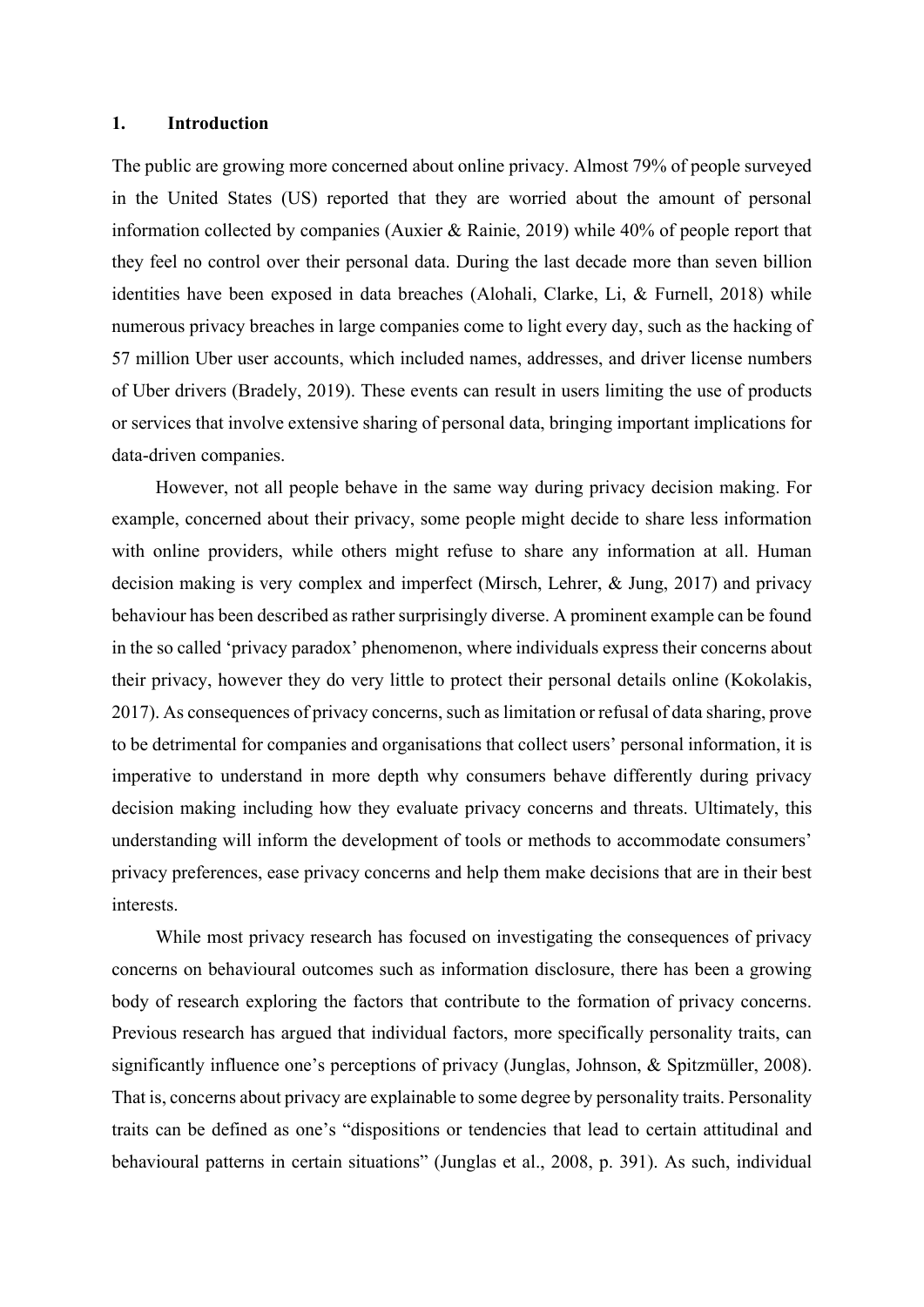differences may result in differential reactions during privacy decision making. Indeed, Egelman and Peer (2015b) demonstrated that individual differences are predictors of differences in privacy attitudes. The majority of systems and online platforms have been designed based on the myth of 'the average user'; however, no one fits in this category perfectly (Egelman & Peer, 2015a). For example, the default privacy settings in a social networking site such as Facebook will not accommodate all users due to varying privacy preferences. As differences in privacy preferences can be attributed to individual differences (Egelman & Peer, 2015a), the investigation of the role of individual differences in decision making can contribute to a deeper understanding of privacy decision making, explaining whether a certain effect is stronger for individuals who show a higher or lower level in personality traits.

Research in information systems (IS) has started to examine the impact of individual differences on privacy and security attitudes (Egelman & Peer, 2015b). While the impact of big five personality traits (i.e., agreeableness, conscientiousness, emotional stability extraversion, and openness) on privacy attitudes has been a focus of most investigations, other personality traits have been largely disregarded in this context (Egelman & Peer, 2015b). Recently, the concept of mindfulness as a personality trait has attracted increasing attention. A wealth of evidence has demonstrated the beneficial effects of mindfulness on psychological and physical health such as improvements in individual well-being, reduced levels of stress and anxiety (Tomlinson, Yousaf, Vittersø, & Jones, 2018). Mindfulness is also associated with enhanced professional outcomes such as increased job satisfaction and performance due to the ability to counteract the negative effects of information overload and technostress, detect phishing attacks (Ioannou & Papazafeiropoulou, 2017; Jensen, Dinger, Wright, & Thatcher, 2017). As a state of alertness and awareness, mindfulness plays a significant role in fostering a lower threat appraisal of stressful events, such as daily stress or demanding life events, facilitating "...non-defensive processing of threatening experiences" (Weinstein, Brown and Ryan, 2009, p. 376). Mindfulness can thus be instrumental in explaining individuals' privacyrelated appraisals (Wirth, Laumer, Maier, & Weitzel, 2017). Moreover, mindfulness is considered a malleable trait that can be cultivated and enhanced through various interventions such as training programs. Therefore, understanding how mindfulness can influence the formation of individual privacy concerns can bring important implications both at individual consumer level as well as organisational level.

Following existing work on individual differences and threat appraisal of privacy concerns (Junglas et al., 2008), this study aims to explore the impact of trait (dispositional) mindfulness on individual privacy concerns. To achieve this aim, this study adopts protection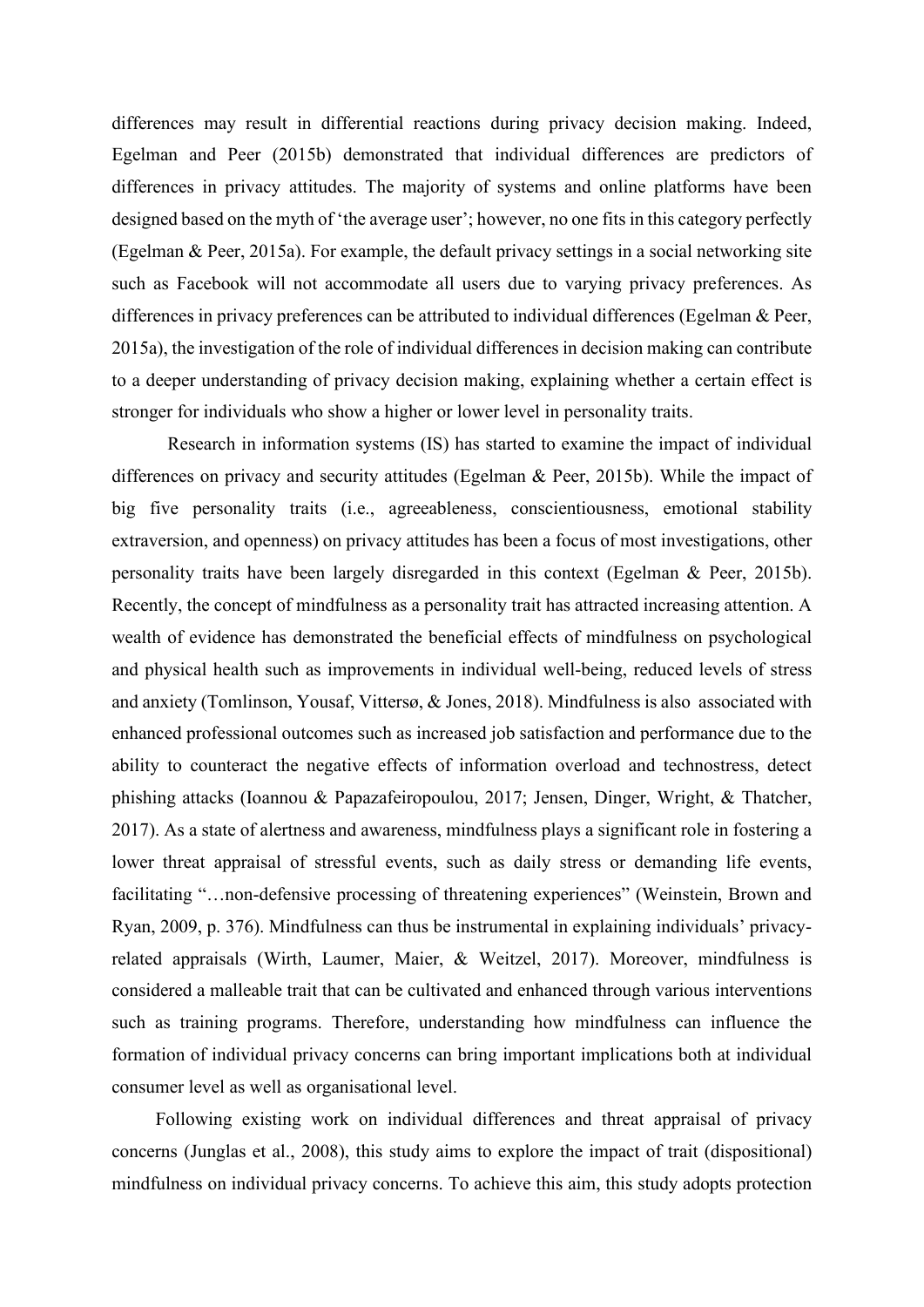motivation theory (PMT) (Rogers, 1975), which explains how individuals appraise threats and reveals how personality traits impact the appraisal of those threats. As individual concerns over privacy can be interpreted as threats, PMT is considered the appropriate theoretical lens for this empirical examination (Junglas et al., 2008). This study seeks to advance current understanding on the influence of trait mindfulness on privacy attitudes and offers important practical implications pertaining to the integration of individual factors in the design and development of technological solutions and digital tools by providers in order to assist consumers in making more beneficial privacy decisions.

### 2. **Theoretical Framework**

The following sections will present the underlying theoretical framework of the current study. This study adopts Protection Motivation Theory (PMT), focusing on the effect of dispositional mindfulness on individual privacy concerns and information disclosure intention as a privacyrelated outcome. Grounded on PMT, mindfulness is considered the personality trait that is the source of intrapersonal information triggering an individual's cognitive mediating process, while privacy concerns are considered a threat during this process, resulting in protection motivation and risk reducing behaviours. In this study context, this protection motivation refers to the prevention of privacy losses caused by information collection, use, and sharing practices of online providers.

#### *2.1 Individual Differences and Privacy Concerns*

The significant advances in information technologies accompanied by the widespread adoption of the Internet, personal devices (e.g., smartphones, tablets, and laptops), social networking sites (SNS), and emerging technological solutions (e.g., artificial intelligence, Internet of things, wearable devices, sensors) have made the topic of information privacy more current than ever (Baruh, Secinti, & Cemalcilar, 2017). Privacy is understood as a multifaceted concept encompassing different dimensions (e.g., physical privacy, information privacy) and perspectives (e.g., legal, technical) (Dinev & Hart, 2004; Heravi, Mubarak, & Raymond Choo, 2018). Particularly, online privacy is defined as individuals' ability to control the uses of their personal information in digital environments, including those related to the collection and dissemination of the information by other entities and organisations (Heravi et al., 2018; Pavlou, 2011).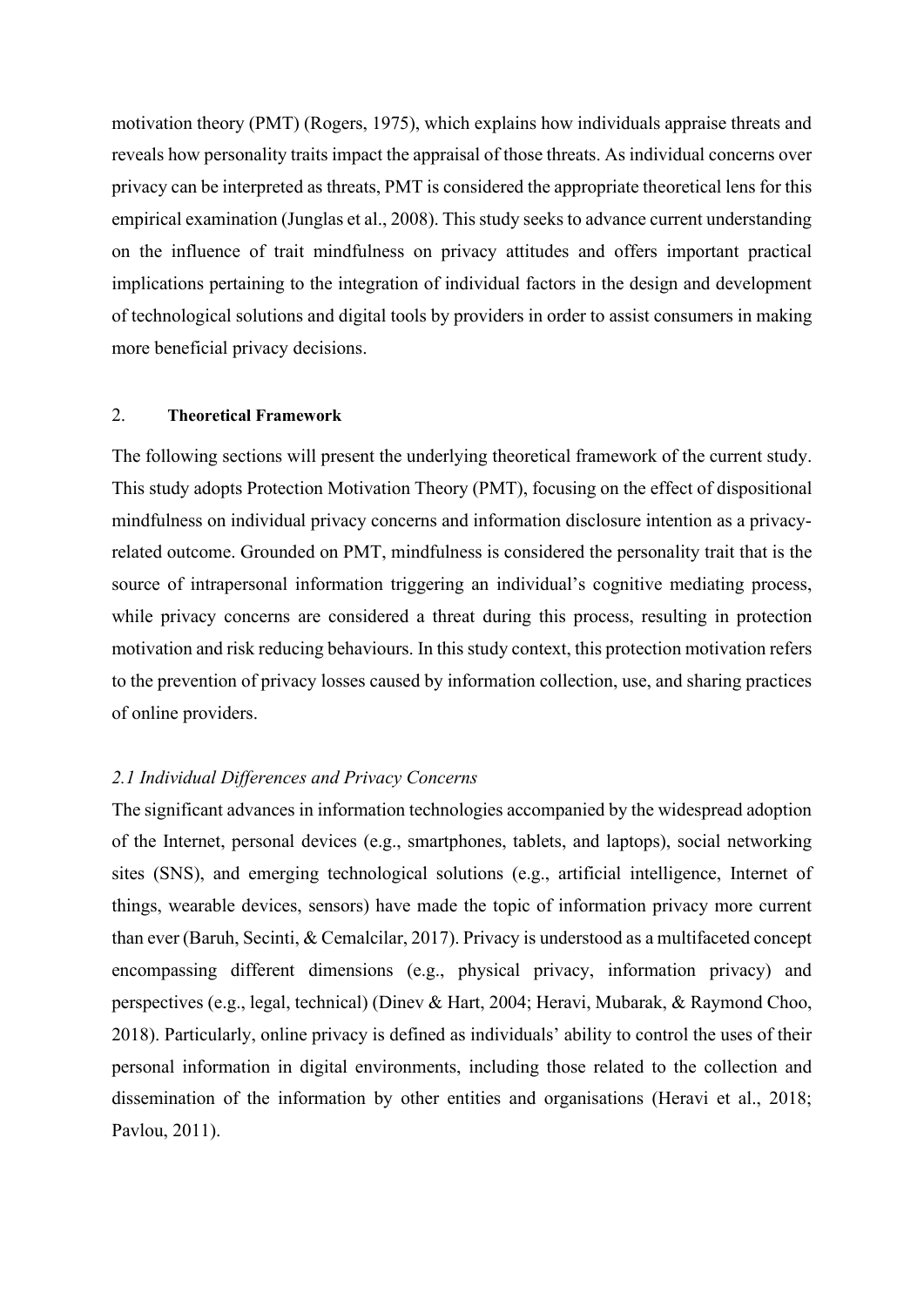Being used as proxy to measure privacy, privacy concerns refer to one's "beliefs about the risks and potential negative consequences associated with sharing information" (Baruh et al., 2017, p. 27), including risks such as privacy breaches and privacy invasion, and are associated with the inherent worry about potential loss of personal information across various online environments (P. Li, Cho, & Goh, 2019). Previous research has identified and categorised the antecedents of privacy concerns investigated by previous studies, presented them in groups of factors as: individual characteristics (e.g., personality traits, demographics, psychological factors), macro-environmental factors (e.g., culture, government regulations), information contingencies (e.g., information sensitivity), and social factors (e.g., social norms). Past research has mostly focused on the examination of the outcomes of privacy concerns rather than their antecedents (Smith, Dinev, & Xu, 2011).

Scholars have attempted to better understand the impact of individual factors on privacy decision making. Investigating the role of the Big Five personality traits on privacy, Yeh *et al.* (2018) found that only one of the traits, agreeableness, showed an influence on privacy concerns in an e-commerce context. Inconsistent findings regarding the effects of agreeableness on privacy concerns were noted. Junglas, Johnson and Spitzmüller (2008) found that individuals who are highly agreeable, thus trust others more, are less suspicious of their environment, are less likely to appraise privacy threats as harmful, showing lower privacy concerns than less agreeable people (Junglas, Johnson, & Spitzmüller, 2008). However, Osatuyi (2015) found that people with higher agreeableness and conscientiousness are more concerned over their privacy in social media platforms.

Other studies have investigated the effects of other individual differences on privacy attitude, demonstrating that individual differences pertaining to risk taking and decision making as much stronger predictors when compared to the Big Five personality traits (Egelman & Peer, 2015b). Moreover, recently Aivazpour and Rao (2019) examined the role of impulsivity and the urge to act spotaneously without thinking about the future consequences of one's actions, on information disclosure aiming to explain the privacy paradox. Results suggest that only one component of impulsivity (i.e., motor impulsivity) affects online data sharing, encouraging increased sharing of personal information. Yao, Rice, and Wallis (2007) showed that the need and desire for privacy in the physical world (i.e., privacy disposition) and selfefficacy are the main determinants of online privacy concerns. They concluded that privacy disposition positively influences one's thresholds and tolerance to privacy threats in online environments, while self-efficacy reduces the level of anxiety associated with one's concerns over privacy. Dinev and Hart (2006) found that strong interest in social issues and knowledge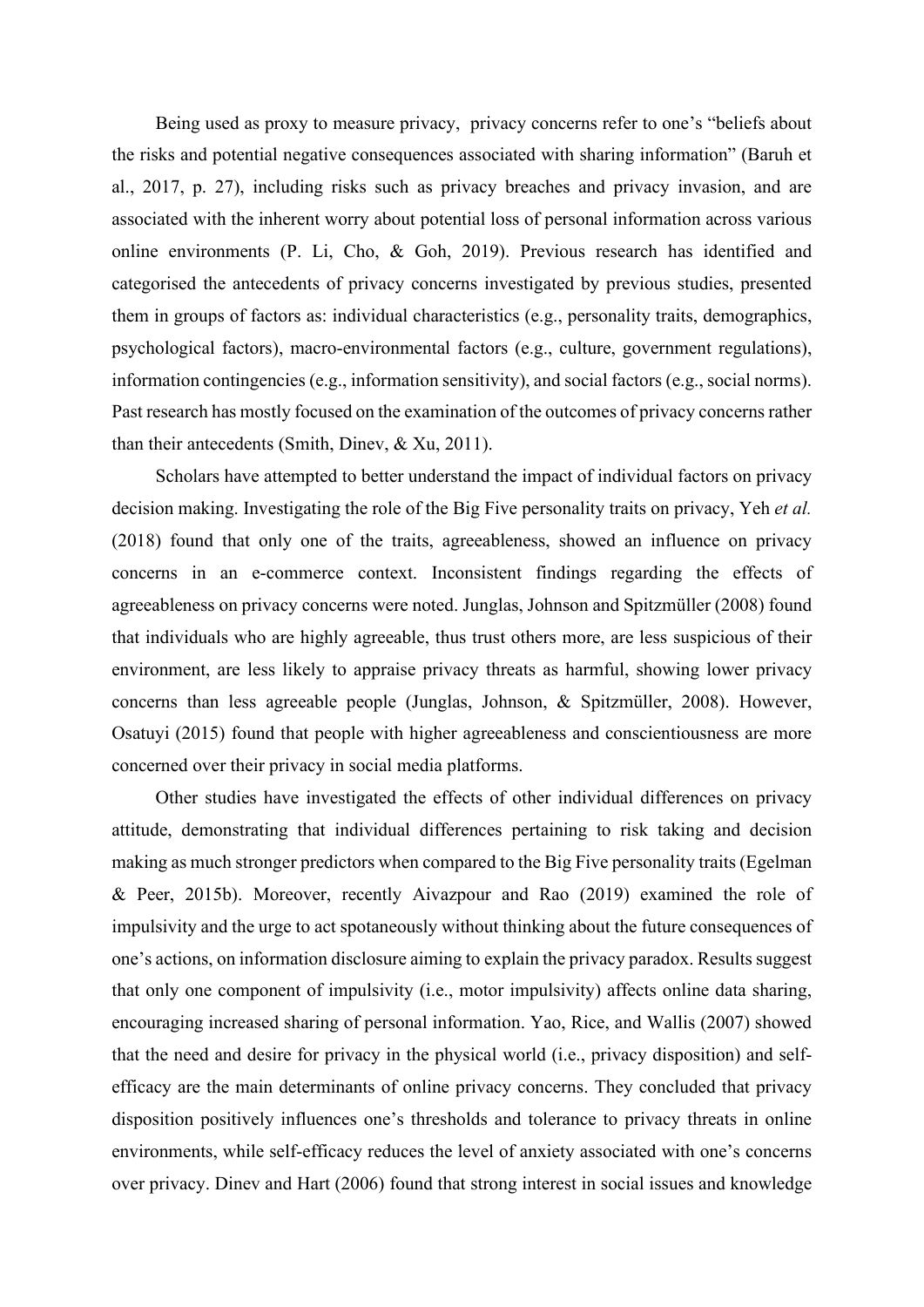in governmental policies and initiatives translates in placing greater importance in privacy, thus increasing one's concerns over online privacy*.* Recent studies have investigated the influence of privacy awareness, defined as the accumulated knowledge of an individual through the media and other resources (e.g., campaigns, tutorials) as well as previous (negative) experiences related to privacy (e.g., privacy invasion or breach). Benamati, Ozdemir and Smith (2017) demonstrated that people who have higher awareness of privacy related issues, both from the media and previous experiences, reported more concerns about their information privacy.

While scholars have investigated how individual factors explain and predict privacy attitudes and behaviour, more research is needed to identify the impact of other personality traits such as mindfulness. The significance of mindfulness is evident during the last few years where scientific research shows an exponential growth of trajectory, reaching more than 30,000 publications in 2015 (MAPPG, 2015; Van Dam, et al., 2018). Literature has provided evidence on the myriad of benefits that mindfulness can offer by improving psychological well-being and enhancing physical health, bringing important implications for individuals both in their personal as well as professional lives (Davis & Hayes, 2011; Mesmer-Magnus, Manapragada, Viswesvaran, & Allen, 2017). Thus, this study focuses on mindfulness as an important personality trait that may affect privacy attitudes and privacy decision making.

#### *2.2 Privacy Disclosure*

The impact of privacy concerns on various behavioural outcomes such as information disclosure, intention to transact online, willingness to pay or register with a website, has been well-documented (Smith et al., 2011). Among these, information disclosure has received most attention as a privacy decision outcome (Smith et al., 2011). Privacy disclosure refers to the act of revealing personal information such as a person's name, phone number, home or email address, and other personal details to other entities in physical or digital environments (Mothersbaugh, Foxx, Beatty, & Wang, 2012), and relates to the type and level of information that individuals are willing to divulge with others (K. Li, Wang, Li, & Che, 2016). Studies have explored privacy disclosure decisions in various online environments such as social networking sites (Kroll & Stieglitz, 2019; K. Li et al., 2016), e-healthcare (Bansal, Zahedi, & Gefen, 2010), e-commerce (Anic, Škare, & Kursan Milaković, 2019), and online travel environments (Lu, Ioannou, Tussyadiah, & Li, 2019), demonstrating its critical role in shaping existing privacy research.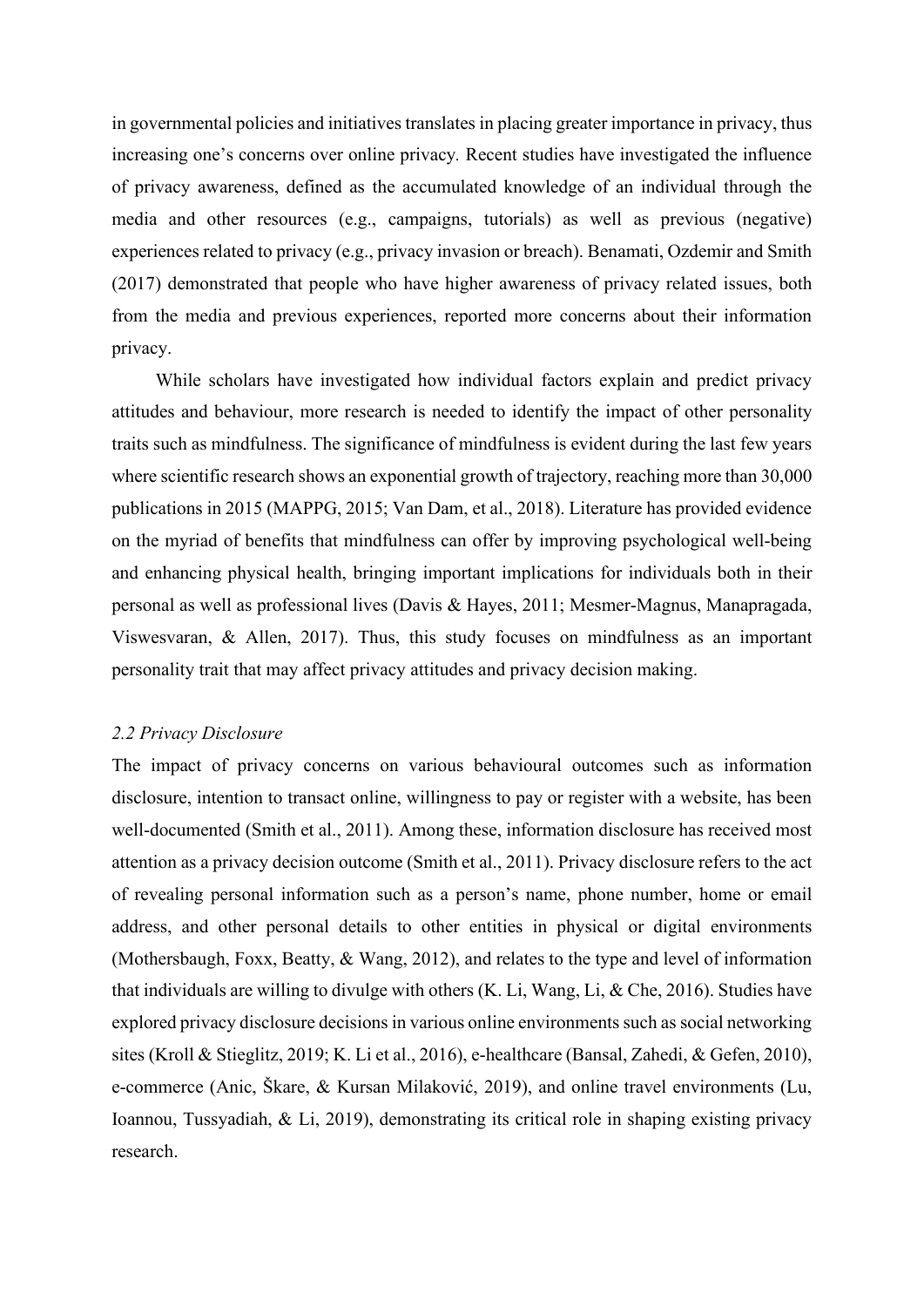Recently, Gerber, Gerber and Volkamer (2018) concluded in their review that privacy concerns constitute one of the major determinants of disclosure attitudes and behaviours. The negative association of privacy concerns and one's intention to share personal information with online providers has been evidenced in various studies. Individuals with higher levels of privacy concerns are less willing to disclose personal information and thus more likely to adopt privacy protection behaviours (Benamati et al., 2017). However, another stream of research, grounded on the premises of the 'privacy paradox' (Barth & De Jong, 2017), has argued the opposite. Although users reported to be very concerned about their online privacy and keen to protect their personal information, they did very little about it. Users voluntarily posted a great amount of details of their private life in SNS, use fitness trackers that record biometrics, or browse various e-commerce websites that record behavioural data (e.g., searches conducted, content viewed) used for behavioural profiling (Gerber et al., 2018). Zafeiropoulou *et al.* (2013) confirmed that the privacy paradox exists in the case of location data where users do not act according with their stated privacy preferences and continue sharing their location with SNS (e.g., Facebook, Twitter). This study thus investigates information disclosure as the outcome of privacy concerns due to its relevance in privacy-related behaviour.

# *2.3 Protection Motivation Theory (PMT) and Privacy Threat Appraisal*

Protection Motivation Theory (PMT) was originally developed in health research to explain risky health-related behaviours such as youth smoking and binge drinking (Youn, 2009). Building on the theory of fear appeals, PMT has been described as using "persuasive messages designed to scare people by describing the terrible things that will happen to them if they do not do what the message recommends" (Witte, 1992, p. 329). The main contribution of PMT lies in predicting individuals' intentions to protect themselves after receiving such recommendations. At the core of PMT lies the idea that individuals' intentions and behaviours are influenced by two main cognitive processes when facing a threatening event: (1) threat appraisal and (2) cognitive appraisal (see Figure 1). Threat appraisal refers to the individual's assessment of the severity as well as the vulnerability of the situation and threat, while cognitive appraisal refers to the evaluation of the actions that can remove the threat as well as the individual's abilities and competencies to cope with it.

One of the main premises of PMT is that there are two sources of information that can trigger this cognitive mediating process: environmental and intrapersonal sources (see Figure 1). Environmental sources include verbal persuasion and knowledge derived from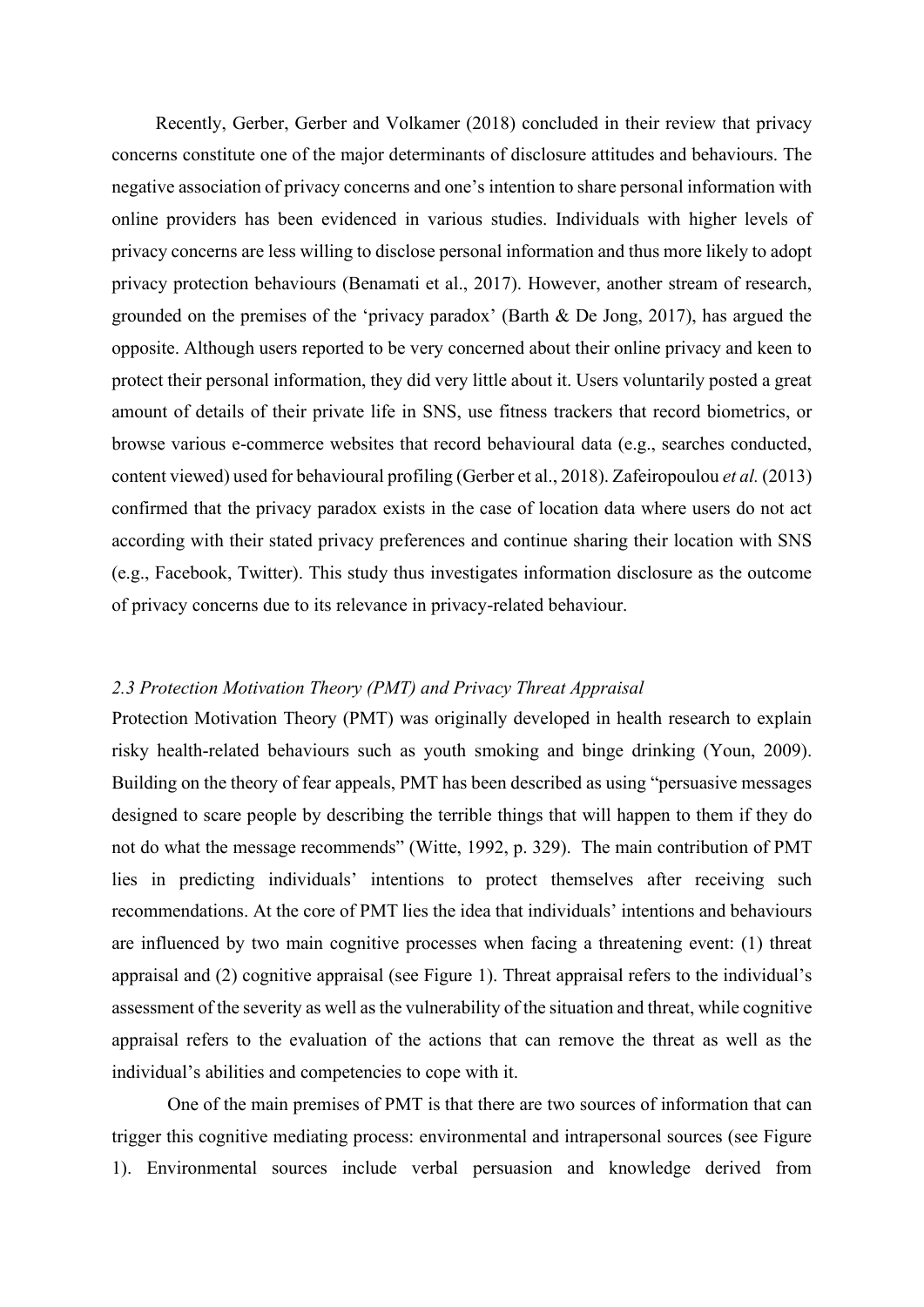observations, while intrapersonal sources refer to personality traits and feedback from prior experiences. These sources of information constitute the input variables in the model leading to the evaluation of the threat (i.e., threat and cognitive appraisals), ultimately resulting in an action/response taken based on the information received (i.e., coping mode). The response can be either adaptive (i.e., to protect oneself) or not adaptive (i.e., not to protect oneself). In PMT, the outcome of the two cognitive processes is the individual's protection motivation (Crossler, 2010; Junglas et al., 2008). In this study, following PMT, mindfulness will be considered the personality trait and source of intrapersonal information that triggers the cognitive mediating process of an individual (see section 2.4).





Source: Adapted from Floyd, Prentice-Dunn and Rogers (2000)

PMT has been adopted in information systems (IS) research, mostly to explore online safety and security behaviours and relevant motivations that can encourage protection of both individuals and organisations. For example, Hooper and Blunt, (2019) examined the factors that influence information security behavioural intentions of IT professionals while Visinescu *et al.* (2016) investigated the mechanisms in threat and coping appraisal processes that influence protection strategies of individuals using cloud computing storage services (Storage as a Service [STaaS]). Jansen and van Schaik (2018) examined the impact of fear appeal messages on online information sharing behaviour and found their effectiveness in promoting security behaviours against phishing attacks. Williams, Nurse and Creese (2019) investigated the use of smartwatch games to encourage privacy protection behaviour in location tracking and sharing, app data collection and sharing, and stranger access. Finally, others examined the immediate and automatic reactions of technology users on context specific privacy threats (e.g., privacy breaches), revealing that their exposure led to limiting sensitive information disclosure and strengthening of passwords (Mamonov & Benbunan-Fich, 2018).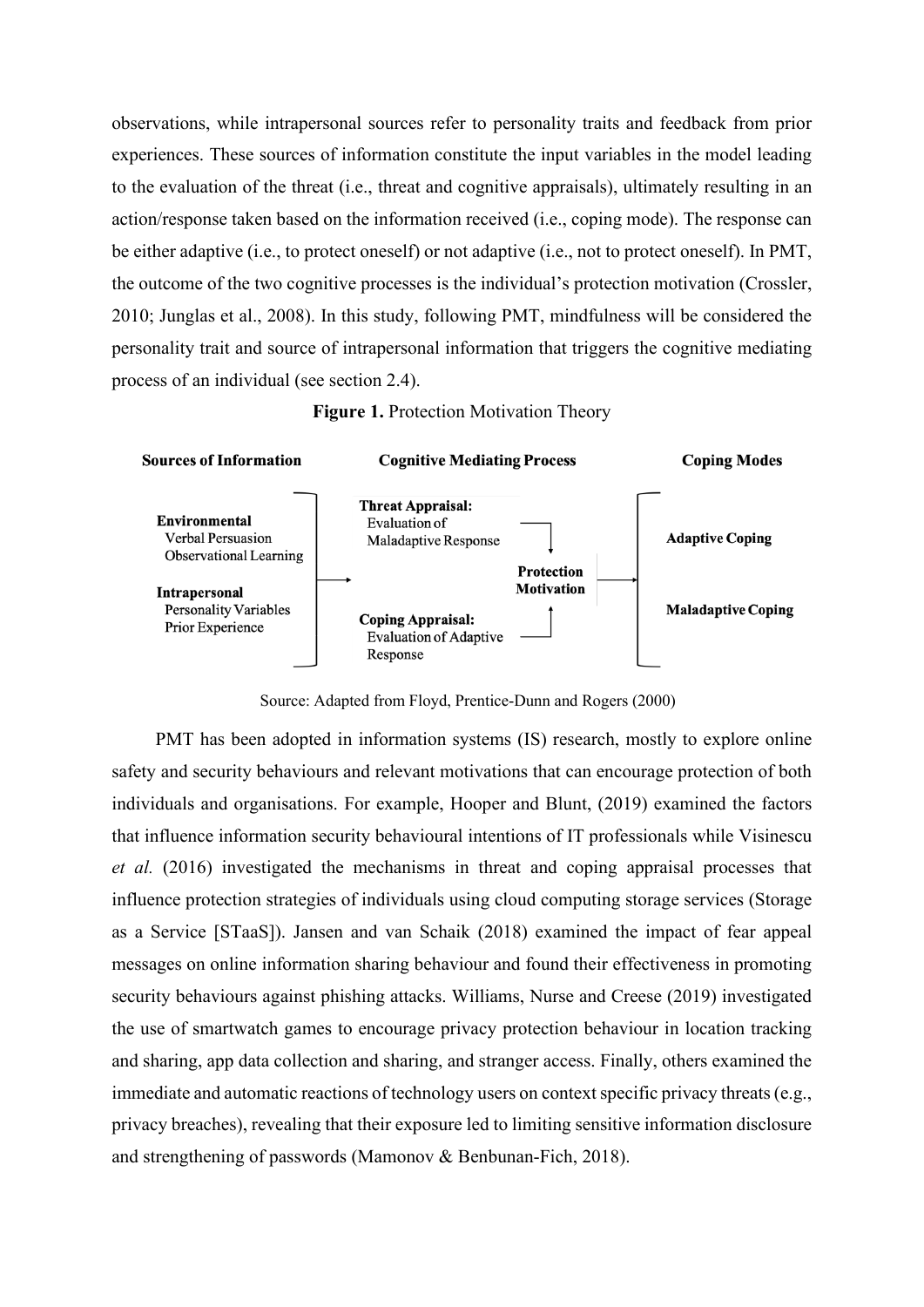Applying PMT in the online privacy context, individual privacy concerns can be considered as a threat during the cognitive process that results in protection motivation that encourages risk-reducing behaviours. According to Junglas, Johnson and Spitzmüller (2008), a threat is any source of danger that can cause physical or mental harm to an individual. Information privacy concerns can be considered as a threat to individuals as they are accompanied by feelings of fear and worry due to a potential privacy loss, invasion, or intrusion. More specifically, grounded on Smith, Milberg and Burke (1996)'s concern for information privacy (CFIP) instrument, privacy concerns regarding one's information disclosure involve several threats associated with the collection of personal information, the secondary use and sharing of this information, the improper access from unauthorised entities, and errors in storage of such information by organisations and service providers. Since PMT focuses on how individuals respond when receiving threatening information about activities and situations they are engaging in, it can be inferred that in the context of privacy, the act of disclosure (i.e., providing personal sensitive information to online providers) can be a risky behaviour. According to Youn (2009), disclosure of sensitive personal information can be considered risky in the online context, as levels of privacy are associated with information risk relating to the uncertainty associated with data handling and sharing practices of online companies as well as the loss of control of personal information that might be used for unintended purposes. Loss of privacy can cause severe negative consequences to individuals ranging from emotional distress and anxiety, fear of monitoring, loss of anonymity to fraud and economic losses (Youn, 2009). Previous studies have adopted PMT in a similar vein, focusing on information disclosure behaviour such posting personal information in SNS (Marett, McNab, & Harris, 2011). This study employs PMT to understand individual tendencies to safeguard and prevent privacy losses caused by information collection, secondary use, and sharing practices by organisations and companies in online environments.

# *2.4 Mindfulness and Privacy Threat Appraisal*

Mindfulness can be defined as a state of awareness, receptive attention and observation of the present moment and experiences, without reactivity or judgment (Glomb, Duffy, Bono, & Yang, 2011). Evidence indicates that mindfulness offers a wealth of benefits such as lower levels of depression, stress, and anxiety, enhanced well-being, as well as increased emotional intelligence (Chiesa & Serretti, 2010). Research has adopted several perspectives on mindfulness, depicting it as either as a state (i.e., a momentary condition) or a dispositional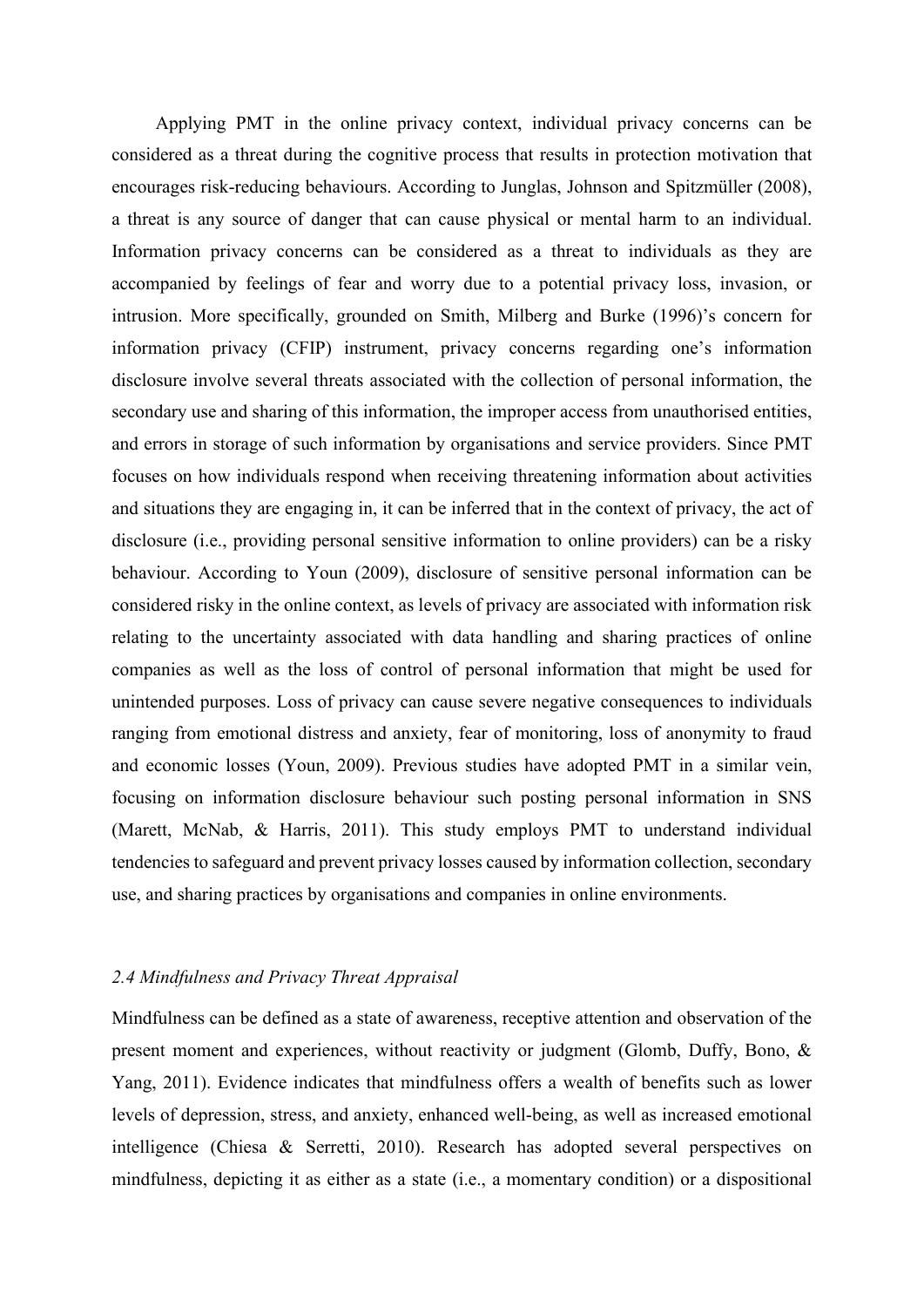trait (i.e., a stable characteristic) (Tomlinson et al., 2018). State mindfulness can be cultivated with various mindfulness interventions (e.g., mindfulness-based stress reduction [MBSR]), while dispositional (trait) mindfulness occurs naturally in different levels within people (Brown, Ryan, & Creswell, 2007). Recent evidence has shown that mindfulness training can increase trait mindfulness (Quaglia et al., 2016). This study focuses on dispositional (trait) mindfulness.

In IS research, mindfulness as a concept has received considerable attention in technology adoption as well as post-adoption behaviour studies (Jensen et al., 2017). Prior studies have considered the effects of mindfulness on users' intention to use an online wiki system (Sun, Fang, Kong, & Kong, 2016) as well as developers' intention to adopt existing software components (Stefi, 2015). Furthermore, a number of studies have empirically confirmed the effectiveness of mindfulness in several areas: such as mitigating the negative consequences arising from information overload, such as users spending more time in order to identify and extract relevant information (Wolf, Pinter, & Beck, 2011), increasing students' academic performance in conceptual modelling exercises (Bernárdez, Durán, Parejo, & Ruiz-Cortés, 2018), alleviating post-adoption regret arising from adopting herd behaviour in choosing amongst different wiki technologies (Zou, Sun, & Fang, 2015), reduce perceptions of technostress within the workplace while also improving user satisfaction and performance (Ioannou & Papazafeiropoulou, 2017) and, in the form of a training, decreasing individuals' susceptibility to phishing attacks (Jensen *et al.*, 2017).

This study argues that mindfulness, as a personality trait, is likely to have an important influence on privacy perceptions that will subsequently impact privacy protection behaviours. According to Wirth *et al.* (2017), individuals show differential levels of mindfulness during threat appraisal (e.g., identity theft) and coping appraisal (e.g., protection against identity theft). As a result, mindfulness levels will vary during these two cognitive processes. This study focuses on the influence of mindfulness on threat appraisal of privacy concerns. Following PMT, mindfulness is adopted as an intrapersonal source of information that triggers the cognitive mediating process of an individual.

### *2.5 Hypotheses Development*

Research has argued that mindfulness facilitates more adaptive stress processing where more mindful individuals show a lower threat appraisal as they are able to interpret stressful events as more benign and less threatening (Weinstein, Brown, & Ryan, 2009). In more detail, in their study, Weinstein, Brown and Ryan, (2009) empirically demonstrated that mindfulness can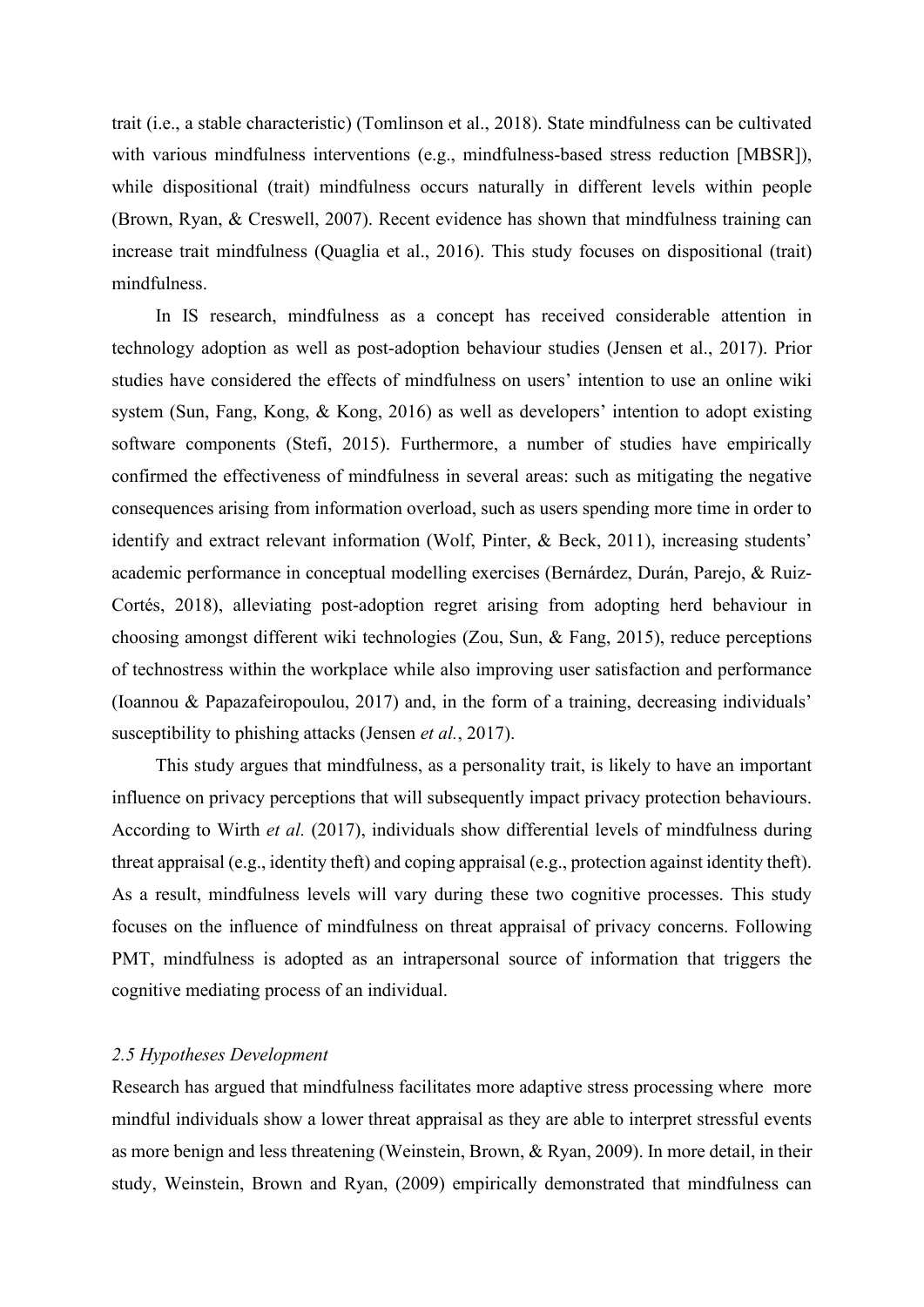reduce one's tendency to interpret situations as stress-inducing as more mindful individuals are using more adaptive strategies, such as active coping, acceptance, and cognitive reinterpretation of a situation.

In the context of privacy, privacy threats can be considered as stressors or stressful events; requests for personal information (e.g., face image, personal preferences) make one vulnerable to potential loss of privacy, which cause a wide range of negative consequences (Zimmer, Arsal, Al-Marzouq, & Grover, 2010). Adverse consequences of access and misuse of one's personal information can be physical, such as physical safety (e.g., stalking), psychological, such as a negative impact on one's well-being (e.g., mental discomfort), and social, such as negative changes in one's social relationships that impact an individual's status in a social group (e.g., bullying, abuse) (Karwatzki, Trenz, Tuunainen, & Veit, 2017). Privacy concerns can be described as individuals worrying about their personal online privacy and the related potential misuse of personal, sensitive information from other entities or individuals. According to Delgado *et al.* (2010), worrying acts as an alarm warning about a potential upcoming danger (i.e., loss of privacy); worried thinking focuses on potential dangers and threats that might arise in the future. Evidence has shown that mindfulness can act as an antidote to worrying by promoting emotional and physiological regulatory mechanisms (Delgado et al., 2010).

There are several underlying mechanisms of mindfulness that can influence privacy threat appraisal during privacy decision making. At the core of mindfulness there are two fundamental components: (1) self-regulation of attention (awareness) of the present experience and (2) openness and acceptance of current experiences (Bishop et al., 2004). Mindfulness fosters awareness of the occurring stressors and threats, allowing one to halt habitual patterns of ineffective responding, take a step back, and react non-judgementally (Alberts & Hülsheger, 2015). Being highly aware of present experiences, more mindful individuals are more likely to evaluate the factors in the situation or environment that may cause loss of privacy more objectively (i.e., losing control of personal information), the severity of the privacy threat, as well as their own (self) vulnerability to the threat. In accordance with PMT, this will allow individuals to make more balanced decisions, avoiding habitual reactivity and judgement. Also, mindfulness by definition encompasses the state of acceptance, being experientially open to present moments, as "… an active process in that the [individual] chooses to take what is offered with an attitude of openness and receptivity to whatever happens to occur in the field of awareness" (Bishop et al., 2004, p. 233). As a result, more mindful individuals are more likely to accept the occurring threat as well as their own vulnerability, thus being able to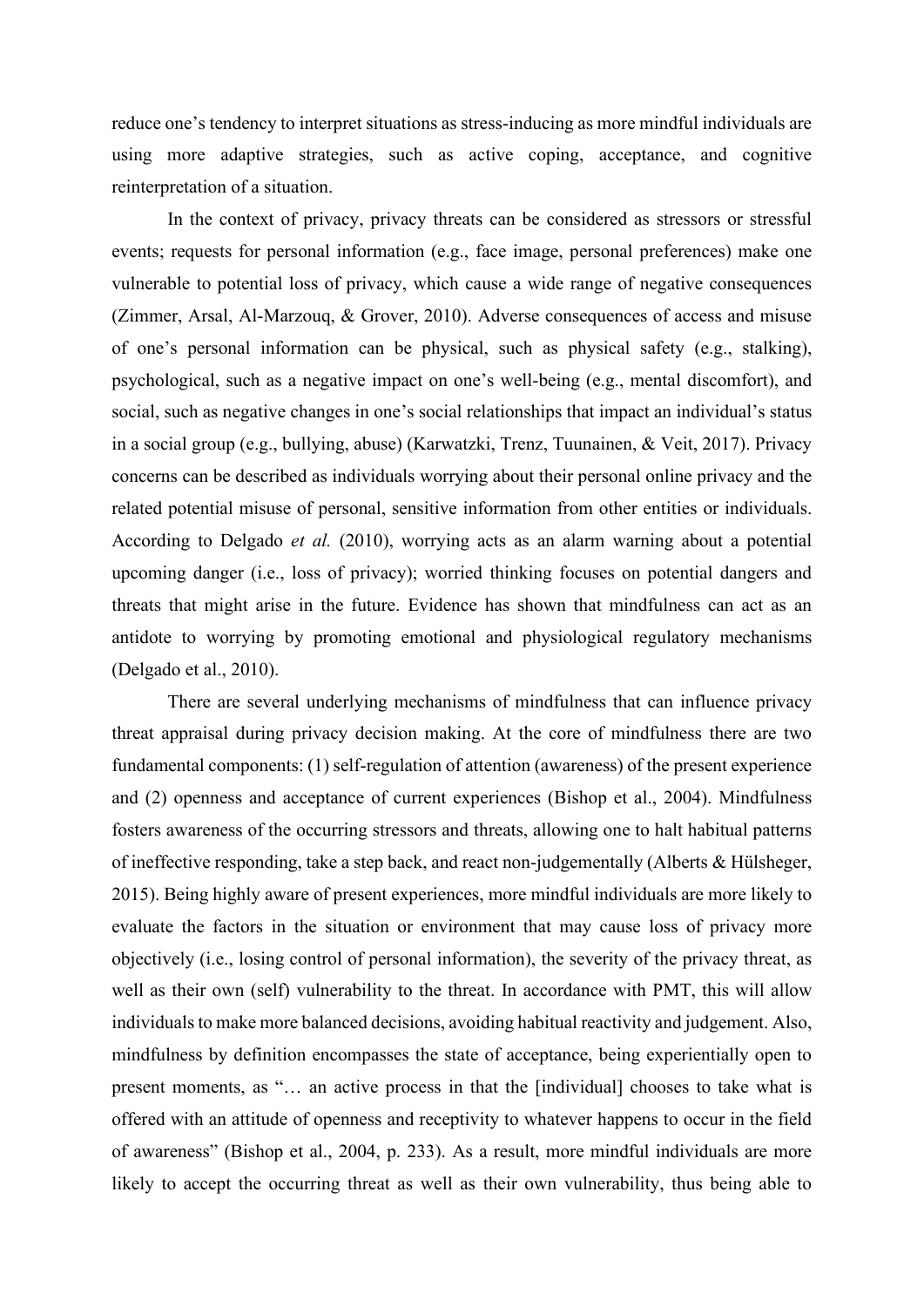maintain a peace of mind and feel less fear or worry over occurring threats. Furthermore, recent evidence indicates that two of the central mechanisms of mindfulness, observing (awareness of present moment) and acceptance, are associated with less threat appraisals resulting in lower stress levels (Hoffmann & Geisler, 2020).

Moreover, another key element of mindfulness is decoupling (decentering), describing the ability of an individual to distance or separate oneself from negative experiences, thoughts and emotions allowing for positive appraisal (Glomb et al., 2011); a more mindful person is more likely to observe stressors less emotionally, evaluate them in more benign or neutral terms, and thus express less negative and more positive reactions (Good et al., 2016). In their study using functional neuroimaging, Creswell *et al.* (2007) showed a greater prefrontal cortal activity and concomitant inhibition of the limbic system in individuals with high dispositional mindfulness (trait), indicating a decrease in automatic affective responses. This suggests that mindfulness can potentially reduce negative affect and enhance one's ability to monitor their own emotional state.

Paying attention on the present moment and experiences as well as making an effort to think before habitually reacting during unsettling situations that might involve loss of privacy, a more mindful person is more likely to appraise such situations as less threatening and respond more objectively to privacy threats. According to Langer (2014) mindfulness fosters one's ability to perceive stressors in certain situations as challenges rather than as threats. Mindfulness fosters acceptance, allowing reinterpretation of a worrying situation, where a privacy threat is more likely to be interpreted as an opportunity to learn something new rather than as a harmful situation. For example, when installing a new application on a smartphone, providers usually request access to the user's address book (e.g., list of contacts), camera, and microphone that might trigger individual concerns over privacy. A more mindful user is more likely to consider this situation as a learning experience, taking a step back before deciding on which options to select, evaluating the benefits, drawbacks, and potential alignment with internal goals and values.

Overall, through the above underlying mechanisms of mindfulness we expect that more mindful individuals are more likely to react less emotionally and more objectively upon privacy threats; evaluate them as more neutral and benign, showing more positive and less negative reactions during threat appraisal, thus showing lower levels of privacy concerns. Therefore, the following hypothesis can be framed:

## *H1: Mindfulness is negatively associated with privacy concerns*

Previous research has identified privacy concerns as a major predictor of intention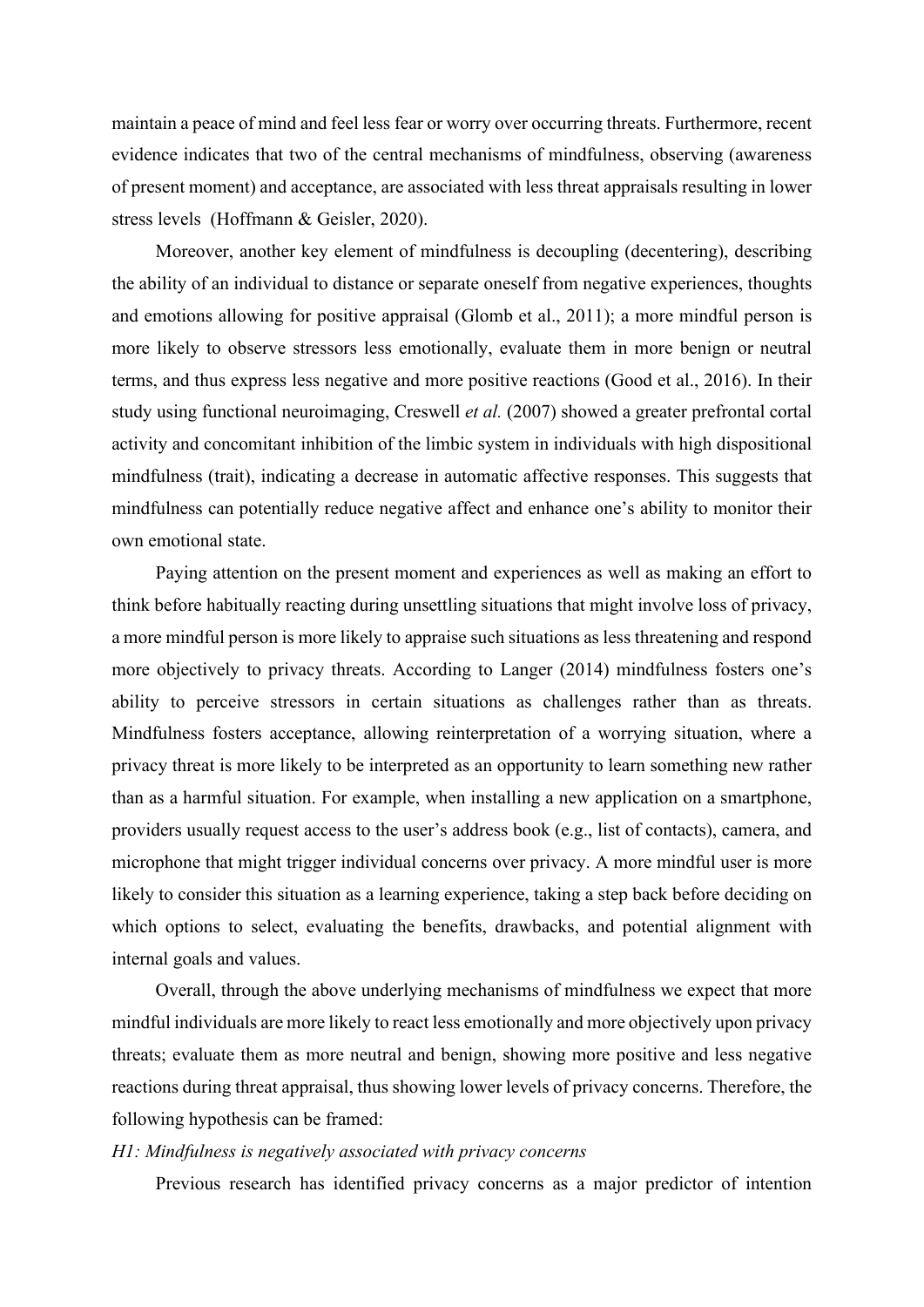towards information disclosure (Gerber et al., 2018); individuals with higher concerns over privacy are less willing to share personal information with online providers. The act of sharing private sensitive data with online providers constitutes a risky behaviour, thus, grounded on existing literature, it is expected that privacy concerns will have a negative influence on one's intention to share personal information online. This leads to the following hypothesis: *H2: Privacy concerns are negatively associated with willingness to share information*

Overall, the research hypotheses and proposed theoretical model are presented in Figure 2. Previous research has shown that other individual variables such as demographic factors may influence privacy concerns as well as one's willingness to disclose information with online companies (Y. Li, 2011; Wakefield, 2013). In order to rule out such confounding effects, age, gender, and levels of education will be integrated into the proposed theoretical model as control variables.





#### **3. Method**

A survey-based approach was adopted by distributing an online survey in May 2019 as a part of a larger project investigating consumer privacy concerns and information disclosure in online travel environments. A professional research company was used in order to distribute the survey to a panel of residents in the United Kingdom (UK). All measures have been adopted from existing literature. The construct of privacy concerns was adopted from existing studies in privacy literature with a 5-point scale  $(1 = "Strongly disagree" - 5 = "Strongly agree").$  For the construct of mindfulness, the most widely used instrument for the measurement of dispositional mindfulness, referred as MAAS (Brown & Ryan, 2003), with a 6-point scale (1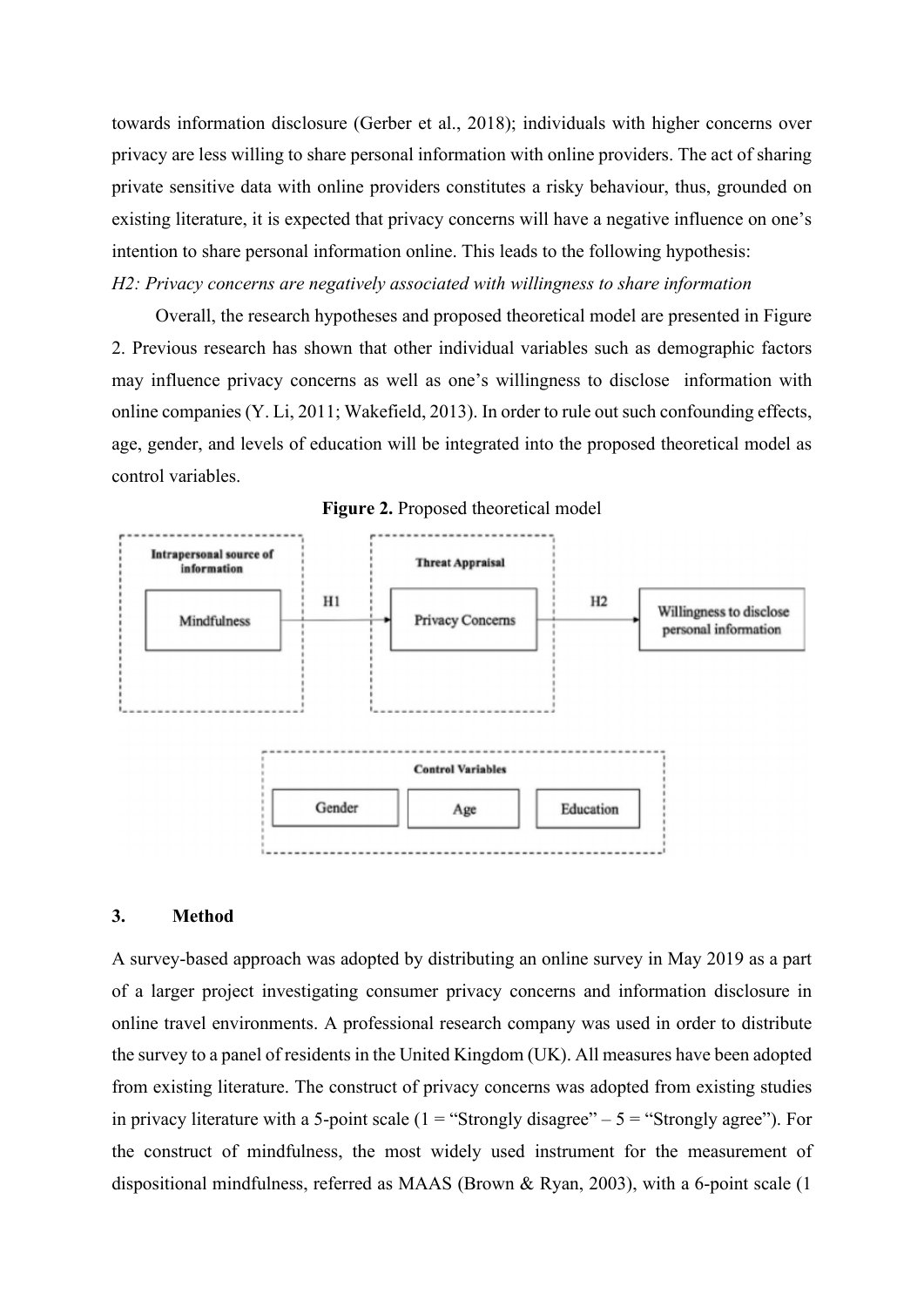$=$  "Almost never" – 6 = "Almost always") was used. The construct of willingness to share personal information online was self-developed with a 5-point scale (see Appendix B). Moreover, demographic information was requested from participants regarding age, gender (0  $=$  male,  $1$  = female), highest levels ofeducation, employment status, and online shopping experience.

Overall, 836 responses were obtained. The preliminary screening of data, removing missing data, determined that the usable sample size is 685. Of these, 359 (53%) were female, showing almost balanced gender representation. The majority of respondents were between the ages of 26-65, with almost equal representantion in the second and fifth age groups (e.g., 25- 35: 24%, 56-65:22%). Most respondents have achieved at least high school education, with the largest groups being high school education (39%), followed by Bachelor degree (35%). Most respondents work in the private sector (37.2%), followed by retirement (25.3%), while the majority of them shop online several times a month (41.3%).

|                                  | Value                 | Percentage (%) |
|----------------------------------|-----------------------|----------------|
| Gender                           | Male                  | 47.2           |
|                                  | Female                | 52.4           |
|                                  | Other                 | 0.4            |
| Age                              | $<$ 26                | 5.0            |
|                                  | $26 - 35$             | 24.0           |
|                                  | 36-45                 | 12.0           |
|                                  | $46 - 55$             | 17.0           |
|                                  | 56-65                 | 22.0           |
|                                  | >65                   | 20.0           |
| <b>Education</b>                 | Less than High School | 3.0            |
|                                  | High School           | 39.0           |
|                                  | <b>BSc</b>            | 35.0           |
|                                  | MSc                   | 14.0           |
|                                  | PhD                   | 4.0            |
|                                  | Other                 | 5.0            |
| Work status                      | Self Employed         | 11.5           |
|                                  | Private Sector        | 37.1           |
|                                  | Government            | 11.7           |
|                                  | Retired               | 25.3           |
|                                  | Unemployed            | 4.8            |
|                                  | Other                 | 9.6            |
| <b>Online Shopping frequency</b> | Daily                 | 9.8            |
|                                  | Several times a week  | 21.0           |
|                                  | Several times a month | 41.3           |
|                                  | Roughly once a month  | 23.5           |
|                                  | <b>Almost Never</b>   | 4.4            |

|  | Table 1. Demographic profile of participants |  |  |  |
|--|----------------------------------------------|--|--|--|
|--|----------------------------------------------|--|--|--|

This study conducted structural equation modeling (SEM) using AMOS 25 in order to analyse the collected data. Exploratory factor analysis (EFA) was conducted in order to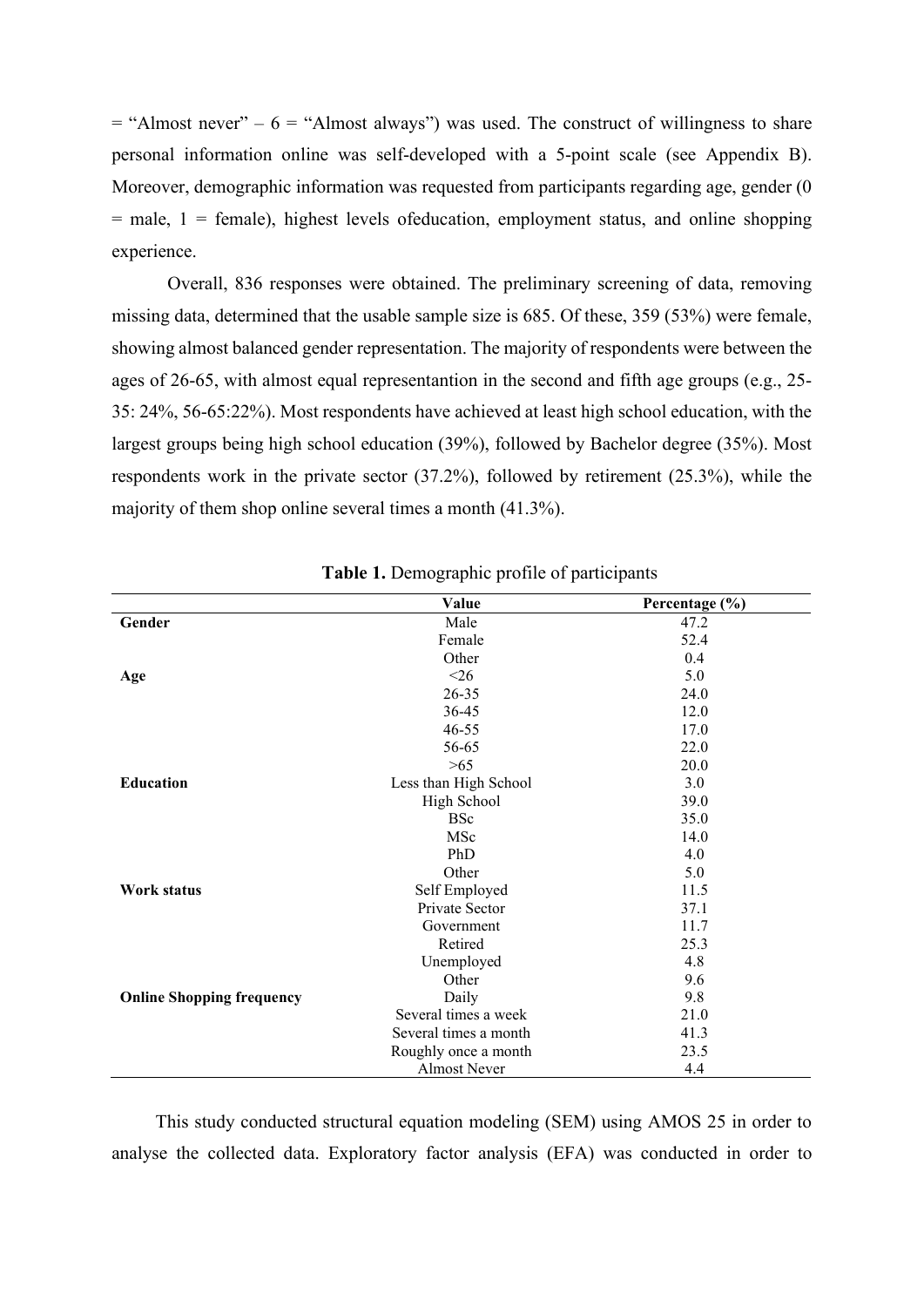discover the underlying factor structure of the latent variable Willingness to Share Information (see Appendix A); while confirmatory factor analysis (CFA) was performed in evaluate the reliability, convergent and discriminant validity of the measurement model. Finally, the structural model was evaluated and the proposed hypotheses were tested, examining also the indirect relationship between mindfulness and information disclosure intention.

#### **4. Results**

#### *4.1 Common Method Bias*

This study conducted several tests in order to check for the existence of common method bias (CMV) (Mackenzie, Podsakoff, & Podsakoff, 2011; Podsakoff, MacKenzie, Lee, & Podsakoff, 2003). First, we conducted Harman's one-factor test yielding a cumulative 20% of variance thus indicating that common method bias is not evident in this study. An additional test was implemented following the method proposed by Pavlou, Liang and Xue, (2007) ensuring that correlations do not exceed 0.90. The results revealed that all correlations are lower than the cut-off threshold (see Appendix A). A multicollinearity test showed that VIFs were lower than the suggested cut-off of 3.3 (Pallant, 2010) for the independent variables of the model (see Appendix A). Overall, results indicate that common method bias is not a significant concern in this study.

# *4.2 Structural Equation Modeling*

During the CFA, few items with inadequate factor loadings  $( $0.5$ )$  were not retained in the final model (see Table A4 in Appendix A). Relevant tests regarding reliability and validity were estimated. Evaluation of composite reliability (CR), average variance extracted (AVE), was undertaken by checking against cut-off criteria: AVE values should exceed the recommended threshold of 0.50, while CR values should be above 0.70 (Hair, Black, Babin, Anderson, and Tatham, 2010). Results suggest that convergent validity and construct reliability have been established. Discriminant validity was evaluated to ensure that the square root of variance shared between constructs is larger than the correlation between the construct and other variables (Fornell & Larcker, 1981) (see Tables 2-3). The goodness-of-fit indices both for CFA and structural model suggest that there is good fit of the data in the proposed model (Hair et al., 2010) (see Table 3). Figure 3 presents the means of participants' willingness to dislose different types of personal information.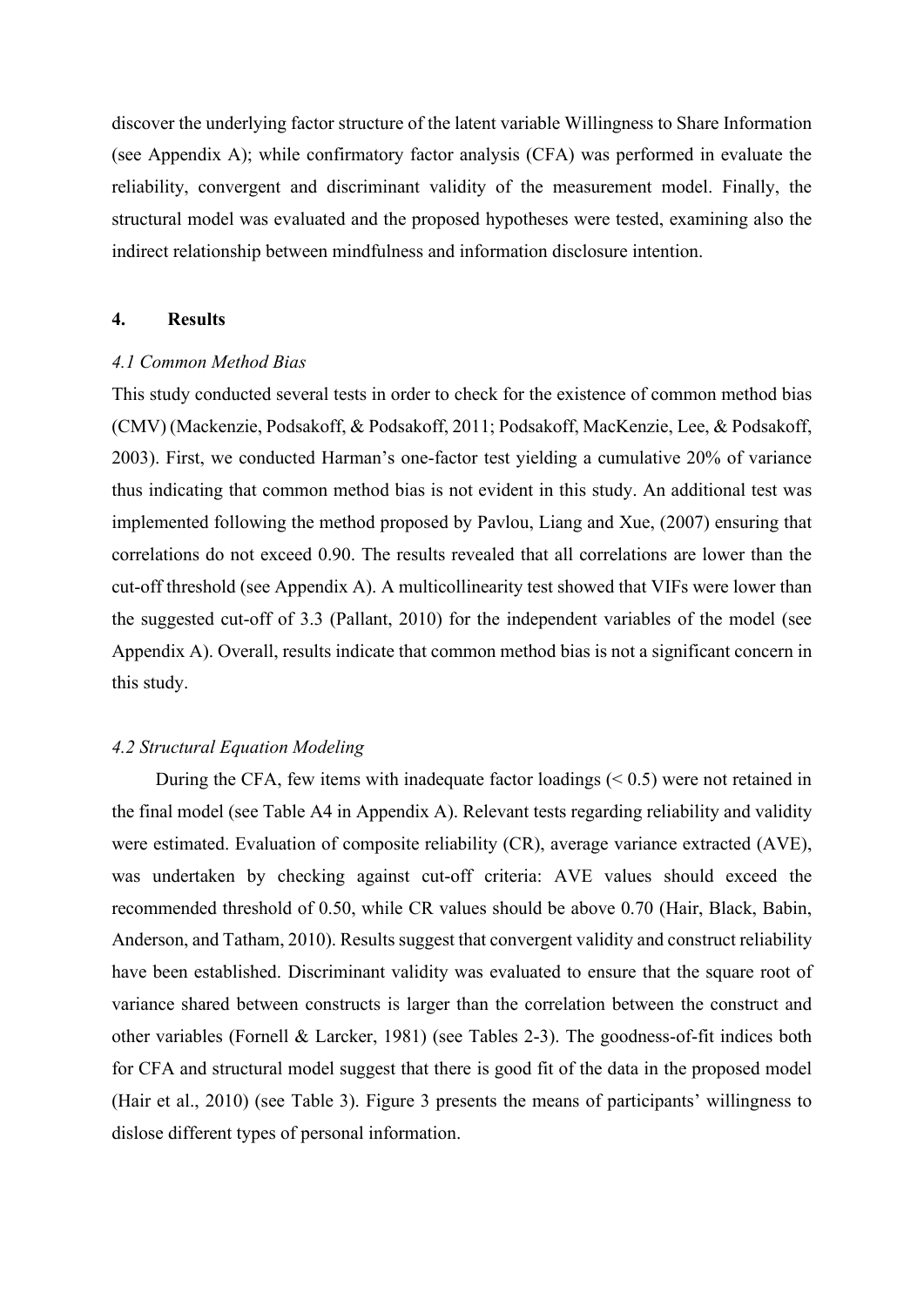| Mean | Std.<br>Dev | AVE.  | <b>CR</b> | Cronbach a' | Construct                        | $\bf(1)$ | (2)      | (3)   |
|------|-------------|-------|-----------|-------------|----------------------------------|----------|----------|-------|
| 3.69 | 0.615       | 0.625 | 0.948     | 0.924       | (1) Privacy Concerns             | 0.791    |          |       |
| 4.18 | 0.832       | 0.701 | 0.875     | 0.905       | (2) Mindfulness                  | $-0.199$ | 0.837    |       |
| 2.56 | 0.755       | 0.582 | 0.930     | 0.925       | (3) Willingness to<br>share data | $-0.081$ | $-0.148$ | 0.763 |

**Table 2.** Descriptive Statistics, Construct Reliability, Convergent and Discriminant Validity

*Note:* the diagonal elements (bold) indicate the square root of variance for each construct

**Table 3.** Goodness-of-fit assessments for the measurement and structural model

| <b>Goodness of Fit Measures</b> | $\mathbf{v}^2$ | $\gamma^2/df$ | CFI   | <b>RMSEA</b> | GFI   | AGFI  |
|---------------------------------|----------------|---------------|-------|--------------|-------|-------|
| CFA model                       | 1291.935       | 5.273         | ) 926 | 0.079        | 0.850 | 0.816 |
| <b>SEM Model</b>                | 1415.945       | 4.883         | Ი 922 | 0.075        | 0.850 | 0.819 |



**Figure 3.** Willingness to share different types of data

Results from the structural model showed that all hypotheses are confirmed (see Figure 4 and Table 4). More specifically, the analysis showed that more mindful individuals have lower privacy concerns  $(b=0.216, p<0.001)$ , while individuals with higher privacy concerns are less willing to disclose personal information to online companies (*b*=-0.077, *p*<0.05). Also, the analysis showed that the integration of the control variables in the model, gender  $(b=0.089,$  $p$ <0.05) and age ( $b$ =-0.117,  $p$ <0.05) have a significant negative impact on willingness to share information, while education showed no significant impact. Also, age showed a significant positive association with privacy concerns  $(b=0.097, p<0.05)$ .

**Figure 4.** Structural model presenting path coefficients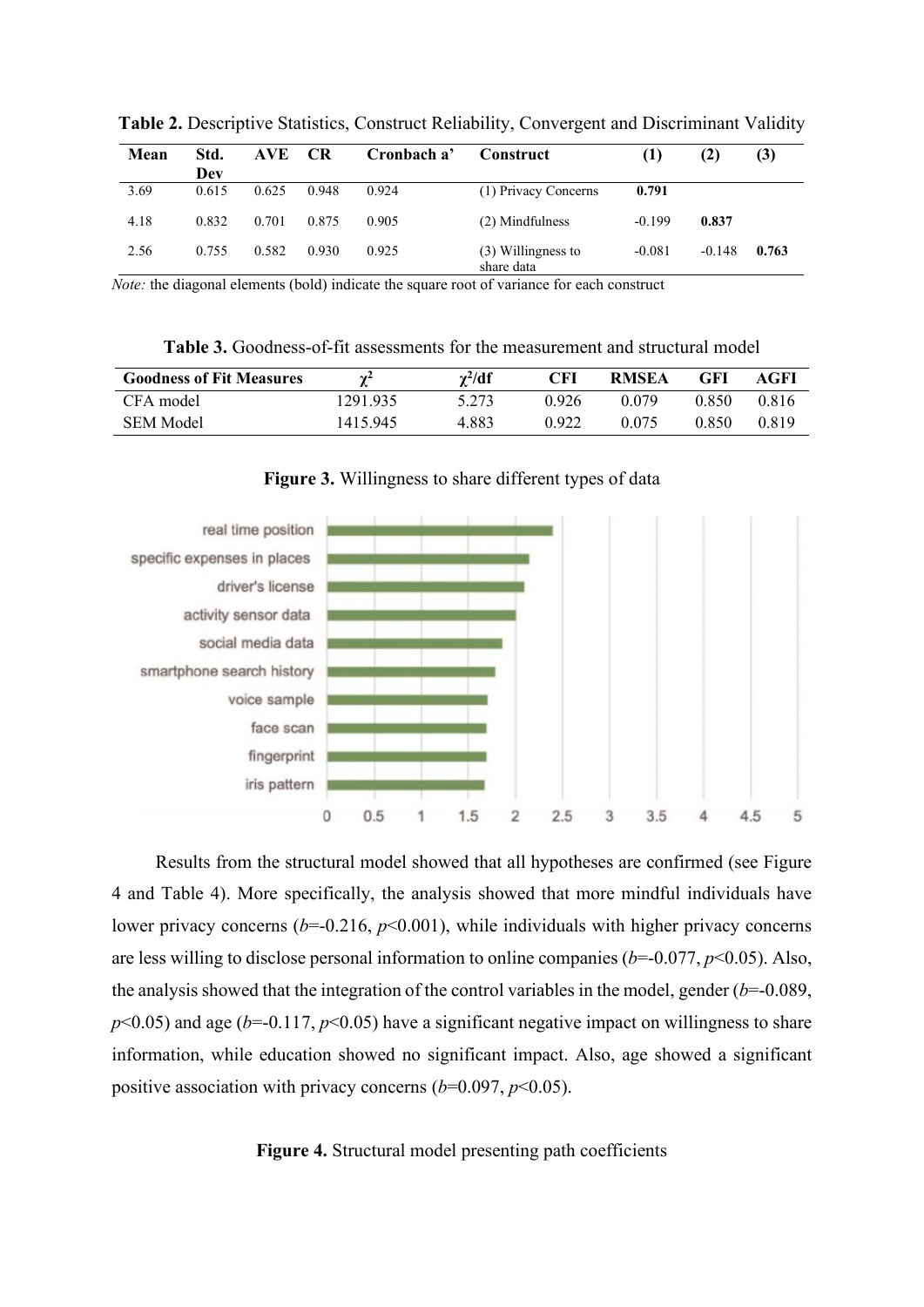

| <b>Hypothesis</b>                                                          | Path                   | <b>Result</b> |
|----------------------------------------------------------------------------|------------------------|---------------|
|                                                                            | coefficients           |               |
| $H1:$ Mindfulness $\rightarrow$ Privacy Concerns (-)                       | $-0.216**$             | Supported     |
| H2: Privacy Concerns $\rightarrow$ Willingness to share<br>information (-) | $-0.077*$              | Supported     |
| Gender $\rightarrow$ Willingness to share information (-)                  | $-0.089*$              | Supported     |
| Age $\rightarrow$ Willingness to share information (-)                     | $-0.117*$              | Supported     |
| Education $\rightarrow$ Willingness to share information (-)               | $-0.072NS$             | Not Supported |
| Age $\rightarrow$ Privacy Concerns (+)                                     | $0.097*$               | Supported     |
| Gender $\rightarrow$ Privacy Concerns (-)                                  | $-0.010$ <sub>NS</sub> | Not Supported |
| Education $\rightarrow$ Privacy Concerns (+)                               | 0.032NS                | Not Supported |

**Table 4.** Structural model results

Note: Significant at \*\*  $p$  < 0.001, \*  $p$  < 0.05, NS non-significant

We also tested for the indirect effect of mindfulness on willingness to share information, since the relationship is mediated by privacy concerns. Results show that privacy concerns partially mediate the effect of mindfulness on willingness to share information  $(b=0.021, p=0.009)$ , while there is a direct negative effect of mindfulness on willingness to share information (b=-0.174,  $p < 0.001$ ) resulting in a total negative effect (b=-0.153,  $p < 0.001$ ) (see Table 5).

**Table 5.** Mediation analysis

| Relationship                      | Direct effect   | Indirect effect   Total effect |                 |
|-----------------------------------|-----------------|--------------------------------|-----------------|
| Mindfulness-> Privacy Concerns -> | $b = -0.174***$ | $b=0.021**$                    | $b = -0.153***$ |
| Willingness to share              |                 |                                |                 |

Note: Significant at \*\*  $p$  < 0.001, \*  $p$  < 0.05, NS non-significant

# 5. **Discussion**

Evidence shows that almost 79% of individuals report concerned about sharing their personal information online (Auxier & Rainie, 2019), thus experiencing mental discomfort regarding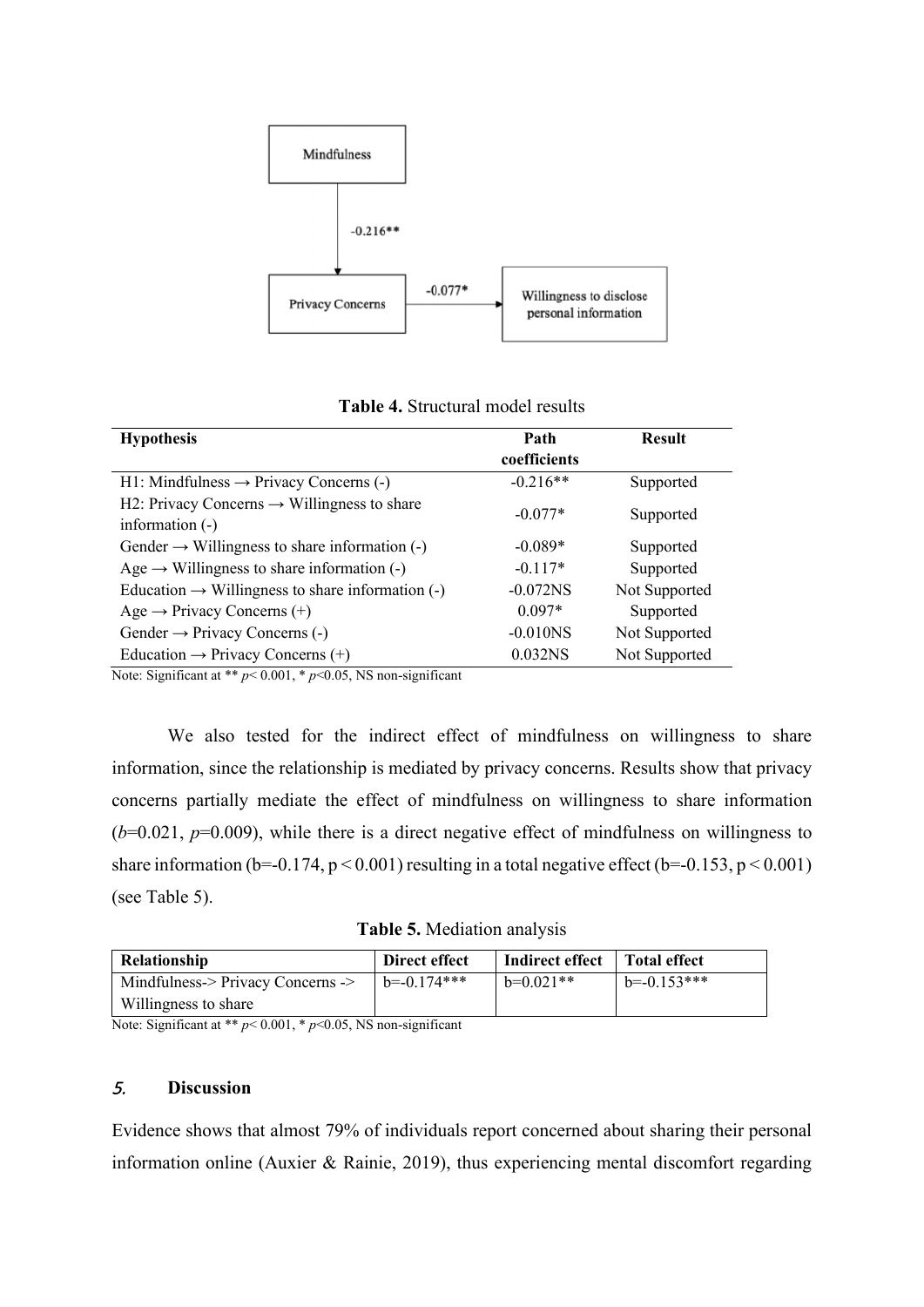their online privacy. Therefore, privacy concerns can be considered a threat, accompanied by feelings of stress, fear, and worry in sight of potential loss of control of personal information that can result in several 'harmful' consequences such as privacy invasion, identity theft, as well as financial and social losses (Karwatzki et al., 2017). This study focuses on the role of mindfulness, as a personality trait, as a determinant of privacy concerns during threat appraisal. By adopting PMT, this study examines the influence of mindfulness on privacy concerns to better understand whether mindfulness can affect privacy attitudes, thus indirectly influencing consumer privacy decision making.

Our findings reveal that mindfulness as a personality trait is influential in the formation of privacy concerns, with more mindful individuals showing lower privacy concerns. In agreement with previous studies arguing that mindfulness can foster more effective stress processing, where more mindful individuals show a lower threat appraisal as they are able to re-interpret stressful events (threats) as more benign and less threatening (Weinstein, Brown and Ryan, 2009), our findings demonstrate that a more mindful individual is more likely to adopt a more objective appraisal style, thus interpreting privacy threats as less threatening. More mindful people are able to disengage and take a step back from an initial negative appraisal and negative emotional reaction (Garland, Gaylord, & Fredrickson, 2011), thus being more resilient than others as they perceive stressful events as more manageable and are able to respond more flexibly (Schultz, Ryan, Niemiec, Legate, & Williams, 2015).

# 6. **Implications to Research and Practice**

#### *6.1 Theoretical Implications*

Our findings offer important theoretical implications. First, this work expands extant privacy literature on the antecedents of information privacy concerns by explaining the role of individual differences, specifically mindfulness, in forming consumer privacy attitudes and privacy behaviour (Egelman & Peer, 2015b; Junglas et al., 2008; Smith et al., 2011). Our findings reveal the influential role of mindfulness as a personality trait on privacy concerns and thus its indirect influence on privacy behaviour. Our results come in accordance with recent evidence suggesting that central tenets of mindfulness, observing one's own experiences with acceptance, can lessen threat appraisals of demands; suggesting that through these processes mindfulness is associated with lower levels of perceived stress, thus contributing to enhanced well-being (Hoffmann & Geisler, 2020). Also, this study enhances IS and mindfulness literature by empirically examining the concept from a privacy perspective, using the lens of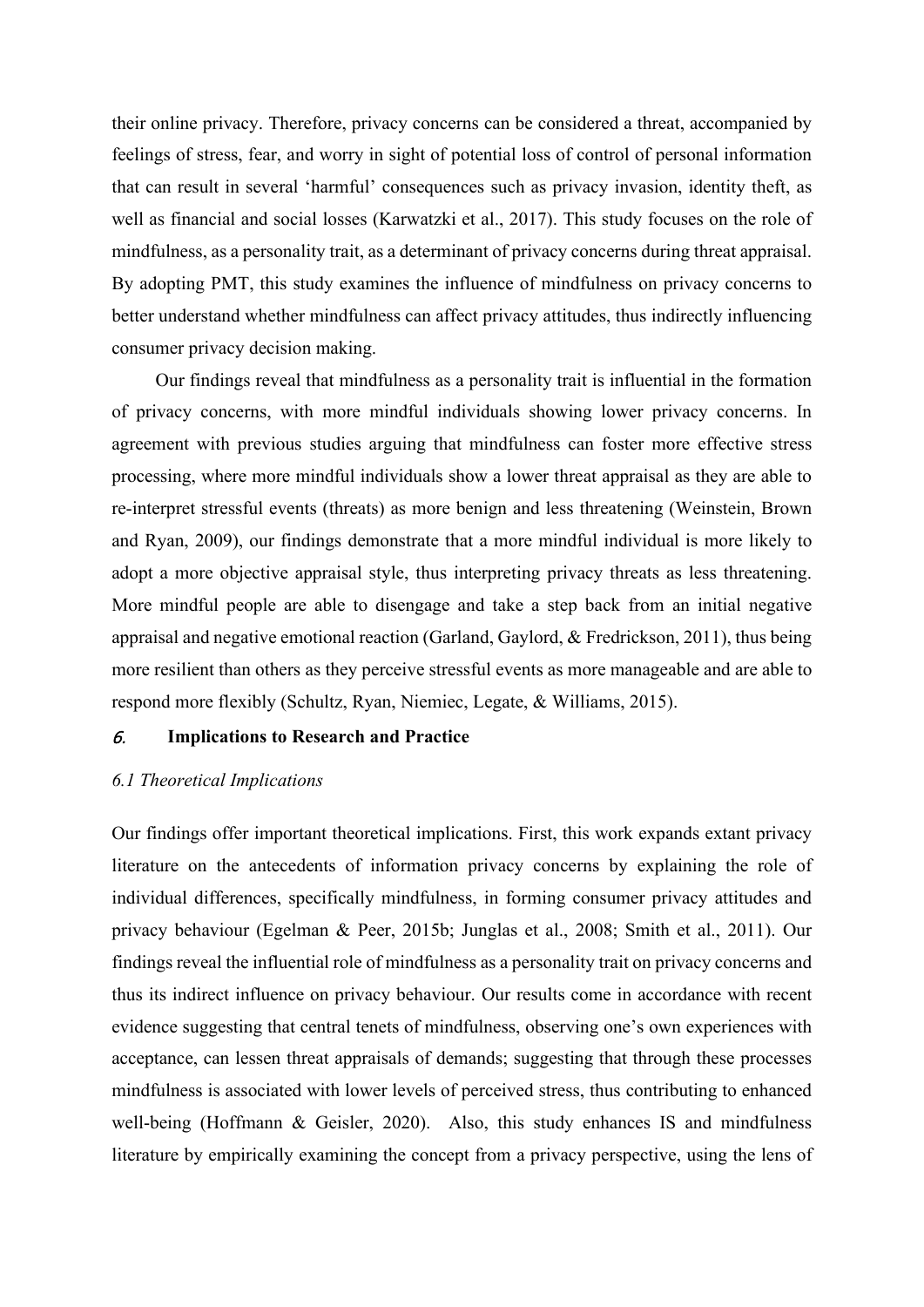PMT. Although previous studies have examined the concept of mindfulness during threat and coping appraisal in various contexts involving stress (Weinstein et al., 2009), this is one of the first studies to empirically investigate the impact of trait mindfulness on individuals' concerns during threat appraisal and privacy disclosure in the online privacy context.

Moreover, our findings provide a theoretical foundation to explain the formation of privacy behaviours as a result of individual differences offering a perspective on how mindfulness may impact certain online disclosure decisions. Our study confirms that privacy concerns mediate the relationship between mindfulness and information disclosure, suggesting that more mindful consumers show lower concerns over their online privacy, and are willing to share their personal information with online travel providers. In recent research focusing on deploying mindfulness to avoid phishing attacks, Jensen et al. (2017) argue that since mindfulness fosters pausing to consider the present context before acting, it enables greater receptive attention allowing individuals to identify critical details as well as the reasonableness of requests, enabling them to distinguish between phishing and legitimate message requests. By forestalling judgement, mindfulness enables individuals to attend to and not suppress suspicion, reducing mindless acceptance and processing of occurring requests (Jensen et al., 2017). More mindful people pay extraordinary attention to the present moment, are able to see more connections in events, actions and thoughts taking place, and thus are more likely to identify false patterns (Karelaia & Reb, 2015). Mindfulness fosters active questioning about the context and the implications of one's actions; "If you ask questions that encourage mindfulness, you bring people to the present and you're more likely to avoid an accident" (Langer, 2014, p. 72). Therefore, in our sample, more mindful individuals may evaluate the reasonableness as well as consequences of information sharing in the present context (i.e., online travel environment); thoughtfully considering what is a better decision for oneself (e.g., share personal information with online providers) by pausing and reflecting, escaping mindless processing and emotional reactions (e.g., oversharing or refusing disclosure) to occurring privacy threats, hence showing higher intention towards information disclosure. For example, when faced with a request such as sharing one's fingerprint information with an online travel provider in order to speed up the boarding process, a more mindful consumer is more likely to consider the consequences of such decision and accept the sharing request by evaluating the reasonableness of such request.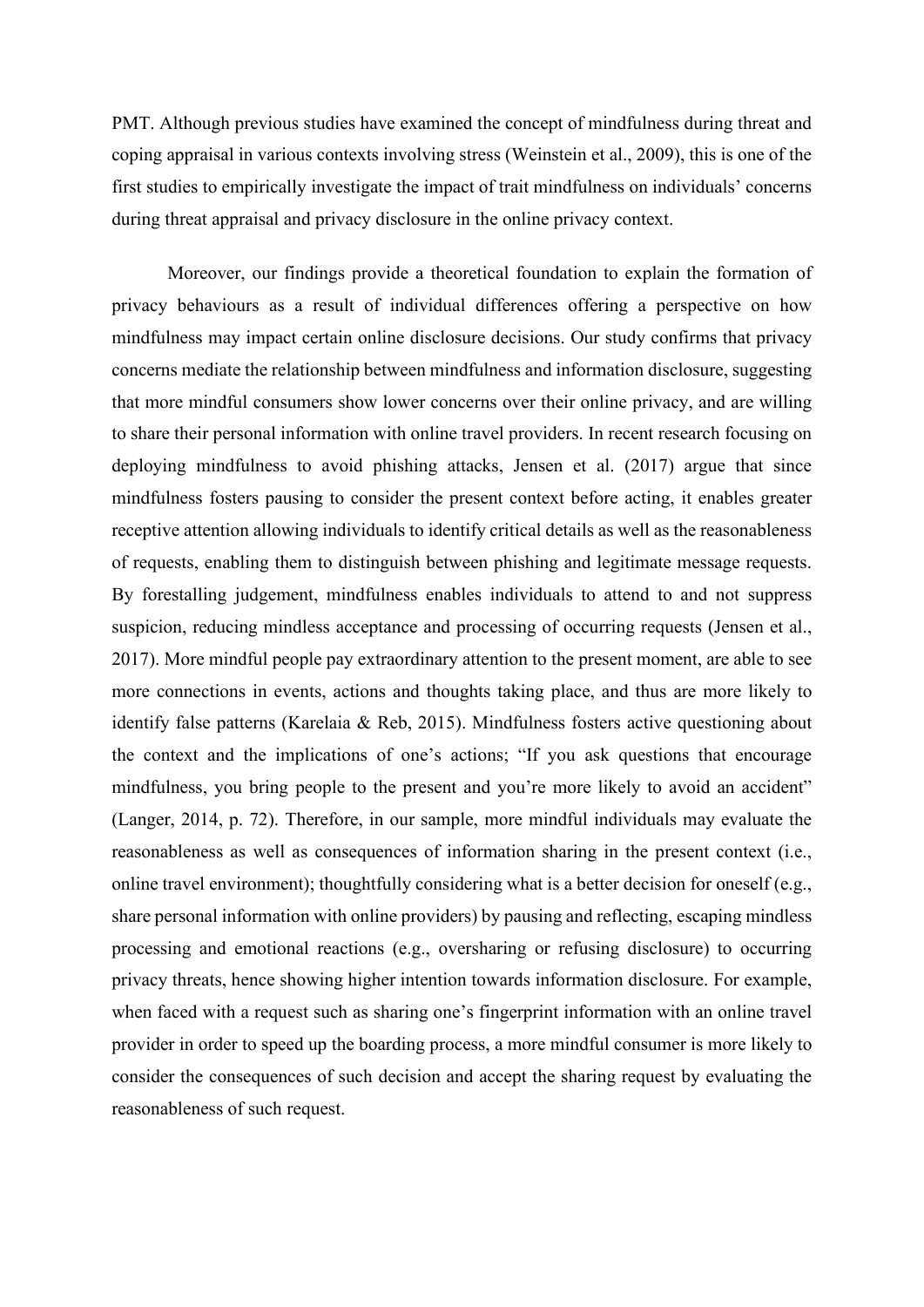Interestingly, contrary to our initial assumption, our results suggest that more mindful participants may not associate the specific act of disclosure as risky in this specific context (i.e., online travel). Indeed, past research argues that privacy decision making is a highly context dependent phenomenon; on some occasions people are reluctant to share their personal information while in other situations they show complete apathy (Acquisti, Brandimarte, & Loewenstein, 2015). It is important for future research to examine the association of mindfulness, privacy concerns and intention to disclose information in different contexts, such as e-commerce, e-healthcare, and different types of sensitive personal information (e.g., financial information, health-related information) as they might yield differential results. Overall, our study contributes to existing literature by offering empirical evidence supporting the potential linkages between mindfulness and information disclosure, serving as the a foundation for future research to exploring this relationship in more depth.

Furthermore, it is important to note that the mediation analysis (i.e., through privacy concerns) resulted in a negative direct effect, a positive indirect effect, and a total negative effect of mindfulness on information disclosure; indicating that the role of mindfulness in influencing this privacy outcome is rather complex and hence demands further investigation. Our results (i.e., partial mediation) suggest that there are other confounding processes and factors that might influence the relationship of mindfulness and information disclosure. In this study, there might be other factors – other than personality traits - that affect privacy decision making - along with mindfulness. According to Acquisti et al. (2017), online privacy decisions are influenced by cognitive and behavioural biases, such as anchoring and overconfidence, emotions and mental shortcuts. Interestingly, recent evidence suggests that mindfulness, fostering awareness of present context and possibilities, can increase rationality in decisions, improving decision making by reducing most cognitive biases (e.g., overconfidence, confirmation bias, availability bias and anchoring) (Maymin & Langer, 2021). Future research is essential to further investigate the role of mindfulness in privacy decision making.

#### *6.2 Practical Implications*

This study offers important implications for practice. Understanding more comprehensively the various factors that influence the formation of privacy attitudes can assist in identifying and developing ways to assist and support individual privacy decision making. At first, our findings will bring awareness to marketers and practitioners about the important role of users' characteristics in influencing privacy attitudes and behaviour. Instead of implementing one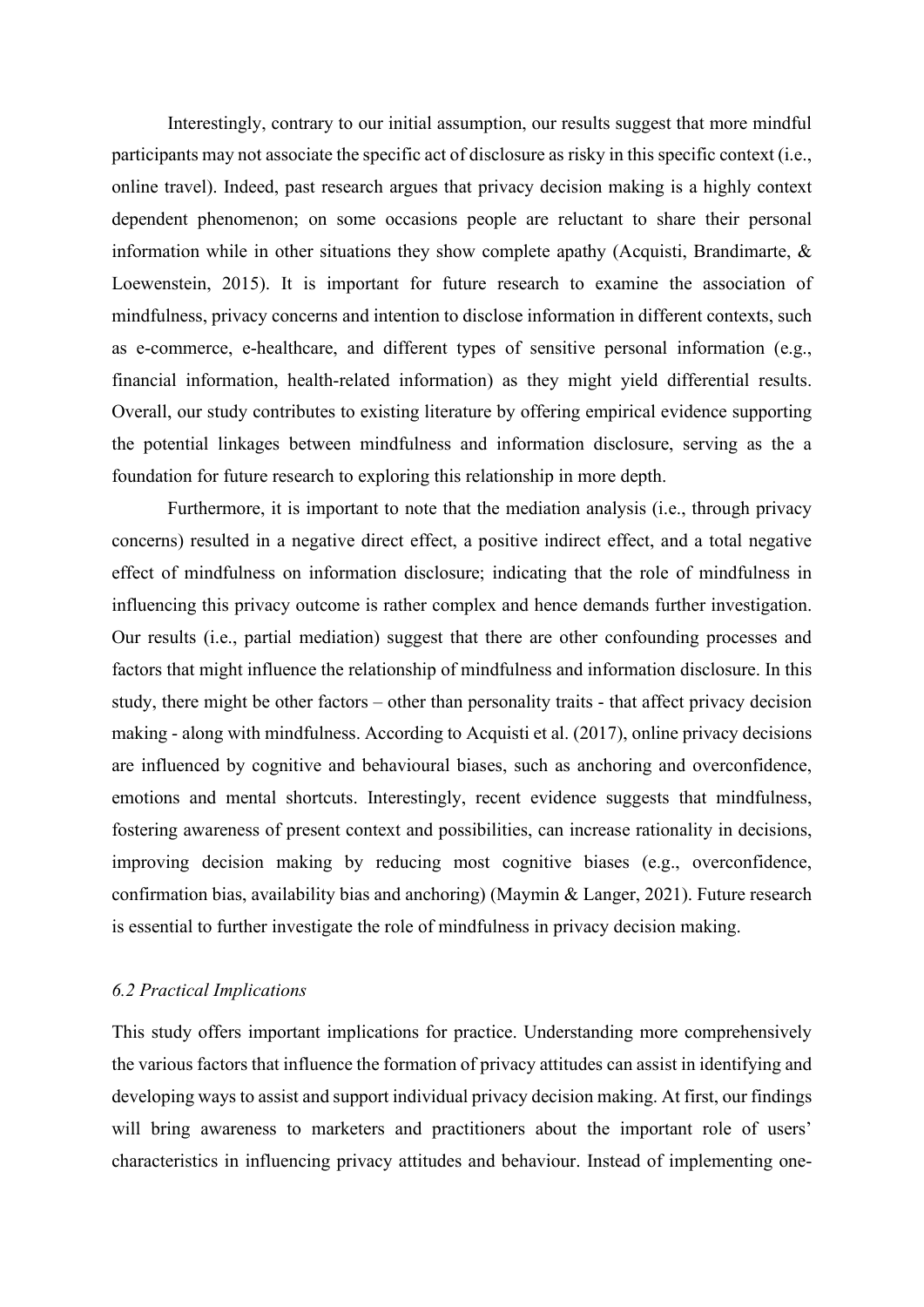size-fits-all approaches to privacy enhancing and protection mechanisms, they should be designed and developed based on salient dispositional factors of consumers in order to strengthen trust and feelings of ease when requesting such information sharing. For example, the provision of clear and transparent privacy statements and policies from companies' websites has been suggested to increase privacy assurance for users who might be more worried and fearful of privacy invasions, strengthening their trust with the online provider and thus increasing their willingness to share personal information (Bhatia, Breaux, Reidenberg, & Norton, 2016; Hui, Teo, & Lee, 2007). Moreover, our findings highlight the importance of fostering individual mindfulness that can help consumers make decisions that are more aligned with their internal values and goals, contributing to enhanced well-being. As a malleable trait, mindfulness can be enhanced through a wide range of practices and techniques that consumers can adopt, such as mindfulness-based interventions and/or digital mindfulness platforms and applications, with flexible implementations ranging from an 8-week intervention program to five minutes a day practice (Good et al., 2016; Mrazek et al., 2019). Overall, mindfulness is an easily taught tool that can help consumers in decision making, enabling them to make less regrettable decisions, that are more aligned with their own values, objectives and goals.

# 7. **Conclusions, Limitations and Future Work**

This study constitutes an exploratory investigation, examining for the first time the influence of dispositional mindfulness, an important personality trait, on the formation of privacy concerns and intention to share personal information with online roviders through the lens of protection motivation theory (PMT), aiming to serve as the foundation for future studies in this important area of personality traits and privacy decision making. Using an online survey with responses from 685 UK-based individuals and Structural Equation Modeling (SEM) to test the proposed hypotheses, our findings demonstrate the important role of mindfulness in people's threat appraisal process of privacy concerns, and the subsequent negative impact on willingness to disclose personal information with online travel providers. A more mindful consumer shows less privacy concerns and is more likely to adopt a more objective appraisal style, interpret privacy threats as less threatening, making more well-calculated privacy-related decisions.

In this study, a sample of 685 individuals was recruited from the UK. Future research should attempt to replicate our results in different populations such as consumers working in specific industries (e.g., IT) and different cultures (e.g., Asia). Moreover, mindfulness was adopted as the only personality trait affecting privacy concerns in this study. However, as individuals are characterised with several different traits, it would be important for future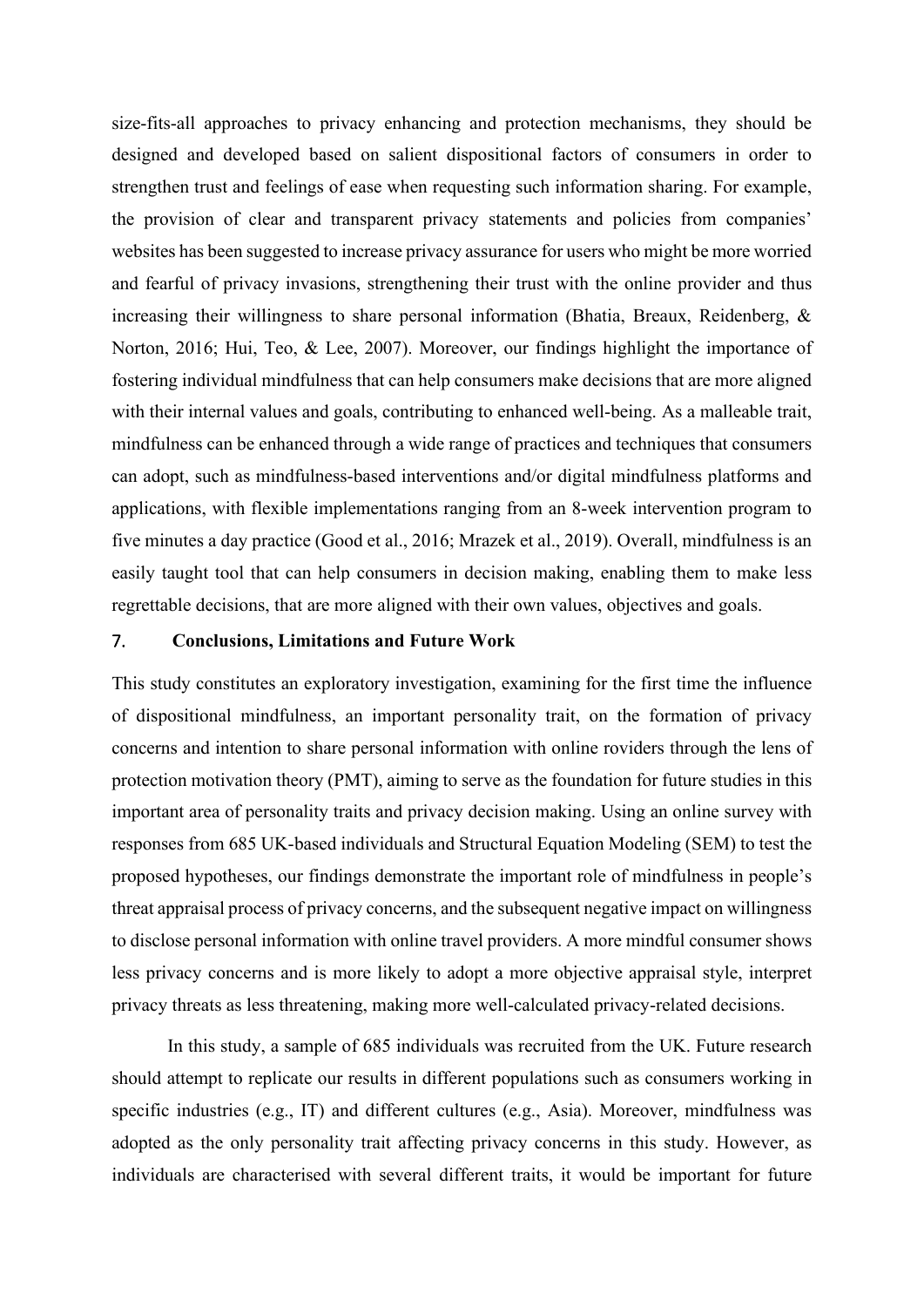research to investigate other personality differences in conjunction with mindfulness as covariates in order to understand the differential impact of each of the constructs on privacy concerns and information disclosure. Also, this study employed an online survey to examine the impact of privacy concerns on self-reported measures of disclosure intention. Although most empirical privacy research has used intention as a determinant of actual disclosure, the mere existence of the privacy paradox demands further research. Future studies should conduct experimental studies in real settings in order to measure mindfulness levels as well as concerns and actual disclosure behaviours of individuals. Lastly, investigating mindfulness in a privacy context has been an under-researched area; more studies are essential in order to understand in more depth the association of mindfulness with privacy attitudes and privacy behaviours. Since our results are quantitative, it is important for further research to conduct qualitative studies (e.g., through interviews or focus groups) in order to confirm our findings as well as explore in more depth the underlying mechanisms of mindfulness that people deploy during privacy threats and appraisal.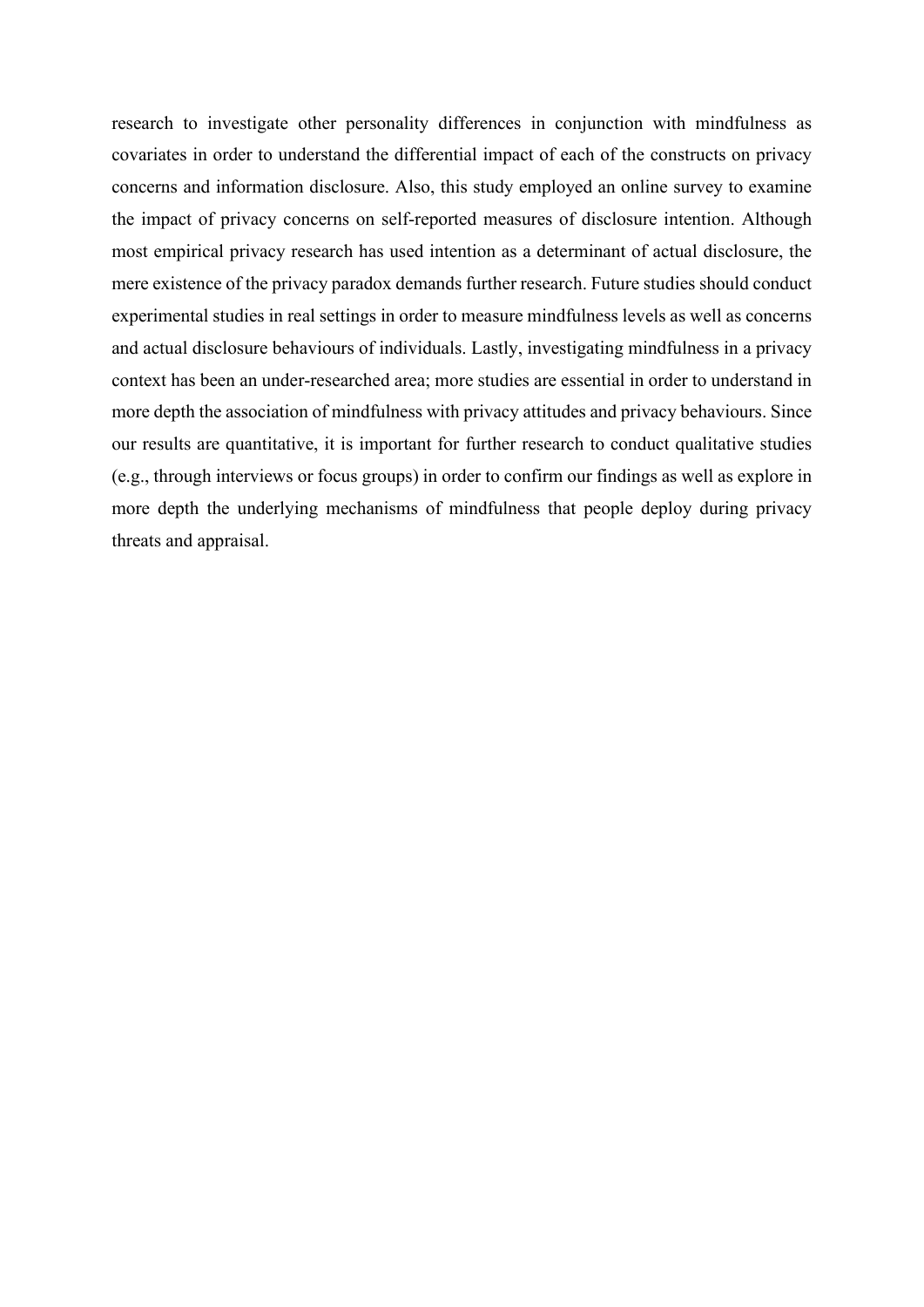# *References*

- Acquisti, A., Adjerid, I., Balebako, R. H., Brandimarte, L., Cranor, L. F., Komanduri, S., … Wilson, S. (2017). Nudges for Privacy and Security: Understanding and Assisting Users' Choices Online. *ACM Computing Surveys*, *50*(3). https://doi.org/10.2139/ssrn.2859227
- Acquisti, A., Brandimarte, L., & Loewenstein, G. (2015). Privacy and human behavior in the age of information. *Science*, *347*(6221), 509–514.
- Aivazpour, Z., & Rao, V. S. (Chino). (2019). Impulsivity and Information Disclosure: Implications for Privacy Paradox. *Proceedings of the 52nd Hawaii International Conference on System Sciences*, *6*, 4861–4874. https://doi.org/10.24251/hicss.2019.586
- Alberts, H. J. E. M., & Hülsheger, U. R. (2015). Applying mindfulness in the context of work: mindfulness based interventions. In Johen Reb & P. W. B. Atkins (Eds.), *Mindfulness in Organizations: Foundations, Reseach and Applications* (pp. 100–132). Cambridge University Press.
- Alohali, M., Clarke, N., Li, F., & Furnell, S. (2018). Identifying and predicting the factors affecting end-users' risk-taking behavior. *Information and Computer Security*, *26*(3), 306–326. https://doi.org/10.1108/ICS-03-2018-0037
- Anic, I. D., Škare, V., & Kursan Milaković, I. (2019). The determinants and effects of online privacy concerns in the context of e-commerce. *Electronic Commerce Research and Applications*. https://doi.org/10.1016/j.elerap.2019.100868
- Auxier, B., & Rainie, L. (2019). *Americans' views about privacy, surveillance and data-sharing*. Retrieved from https://www.pewresearch.org/fact-tank/2019/11/15/key-takeaways-onamericans-views-about-privacy-surveillance-and-data-sharing/
- Bansal, G., Zahedi, F. M., & Gefen, D. (2010). The impact of personal dispositions on information sensitivity, privacy concern and trust in disclosing health information online. *Decision Support Systems*. https://doi.org/10.1016/j.dss.2010.01.010
- Barth, S., & De Jong, M. D. T. (2017). The privacy paradox–Investigating discrepancies between expressed privacy concerns and actual online behavior–A systematic literature review. *Telematics and Informatics*, *34*(7), 1038–1058.
- Baruh, L., Secinti, E., & Cemalcilar, Z. (2017). Online Privacy Concerns and Privacy Management: A Meta-Analytical Review. *Journal of Communication*, *67*(1), 26–53. https://doi.org/10.1111/jcom.12276
- Benamati, J. H., Ozdemir, Z. D., & Smith, H. J. (2017). An empirical test of an Antecedents Privacy Concerns - Outcomes model. *Journal of Information Science*, *43*(5), 583–600. https://doi.org/10.1177/0165551516653590
- Bernárdez, B., Durán, A., Parejo, J. A., & Ruiz-Cortés, A. (2018). An experimental replication on the effect of the practice of mindfulness in conceptual modeling performance. *Journal of Systems and Software*, *136*, 153–172. https://doi.org/10.1016/j.jss.2016.06.104
- Bhatia, J., Breaux, T. D., Reidenberg, J. R., & Norton, T. B. (2016). A Theory of Vagueness and Privacy Risk Perception. *2016 IEEE 24th International Requirements Engineering Conference*, 26–35. https://doi.org/10.1109/RE.2016.20
- Bishop, S., Lau, M., Shapiro, S., Carlson, L., Anderson, N., Carmody, J., … Devins, G. (2004). Mindfulness: A Proposed Operational Definition. *Clinical Psychology: Science and Practice*, *11*(3), p.230. https://doi.org/10.1093/clipsy/bph077
- Bradely, R. (2019). Data Privacy Concerns: An Overview for 2019. *Medium*. Retrieved from https://medium.com/@the\_manifest/data-privacy-concerns-an-overview-for-2019-2ccea79aa6f8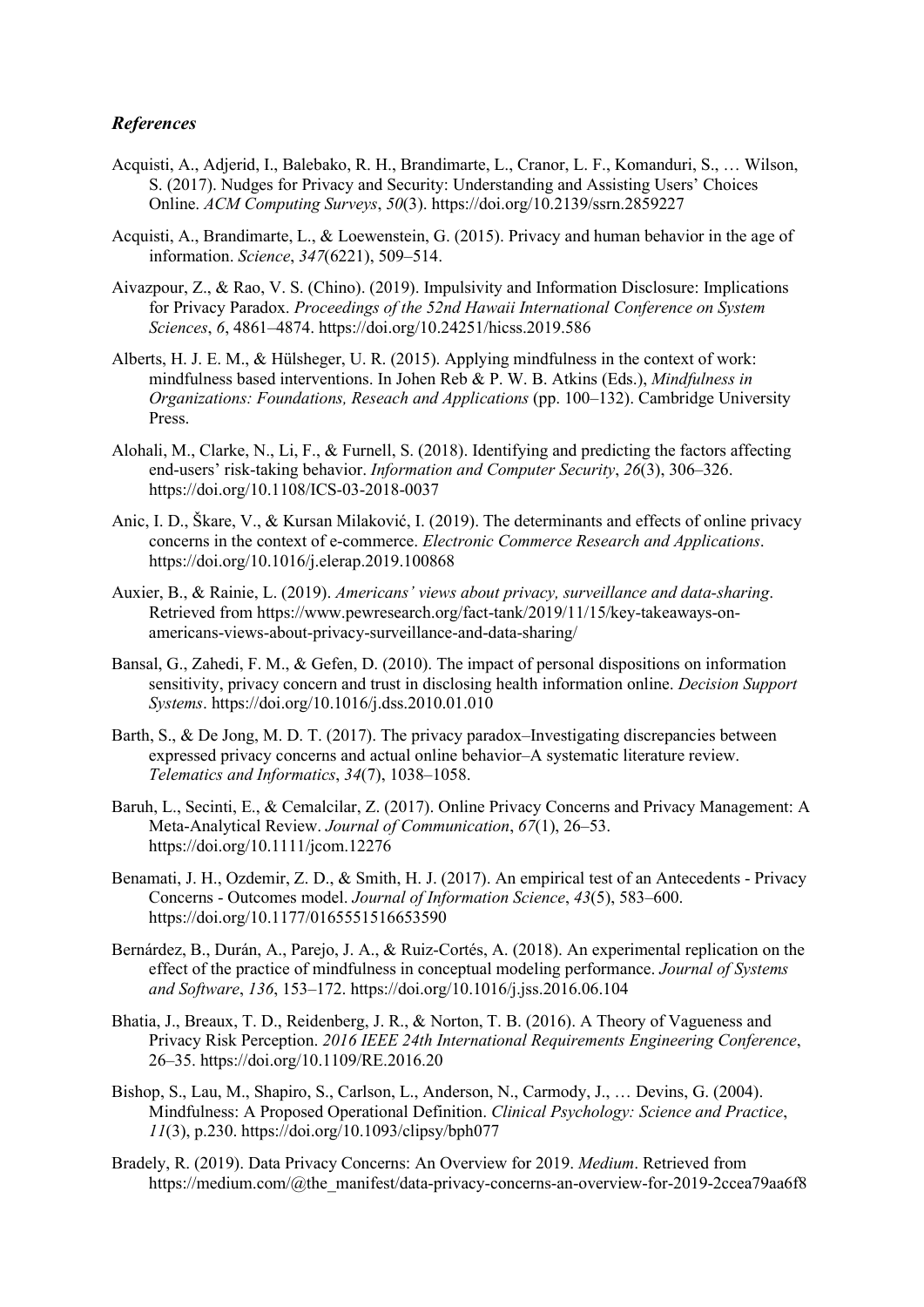- Brown, K. W., & Ryan, R. M. (2003). The benefits of being present: mindfulness and its role in psychological well-being. *Journal of Personality and Social Psychology*, *84*(4), 822–848. https://doi.org/10.1037/0022-3514.84.4.822
- Brown, K. W., Ryan, R. M., & Creswell, J. D. (2007). Mindfulness: Theoretical Foundations and Evidence for its Salutary Effects. *Psychological Inquiry*, *18*(4), 211–237. https://doi.org/10.1080/10478400701598298
- Chiesa, A., & Serretti, A. (2010). A systematic review of neurobiological and clinical features of mindfulness meditations. *Psychological Medicine*, *40*(8), 1239–1252. https://doi.org/10.1017/S0033291709991747
- Creswell, J. D., Way, B. M., Eisenberger, N. I., & Lieberman, M. D. (2007). Neural correlates of dispositional mindfulness during affect labeling. *Psychosomatic Medicine*, *69*(6), 560–565. https://doi.org/10.1097/PSY.0b013e3180f6171f
- Crossler, R. E. (2010). Protection motivation theory: Understanding determinants to backing up personal data. *Proceedings of the Annual Hawaii International Conference on System Sciences*, 1–10. https://doi.org/10.1109/HICSS.2010.311
- Davis, D. M., & Hayes, J. a. (2011). What are the benefits of mindfulness? A practice review of psychotherapy-related research. *Psychotherapy (Chicago, Ill.)*, *48*(2), 198–208. https://doi.org/10.1037/a0022062
- Delgado, L. C., Guerra, P., Perakakis, P., Vera, M. N., del Paso, G. R., & Vila, J. (2010). Treating chronic worry: Psychological and physiological effects of a training programme based on mindfulness. *Behaviour Research and Therapy*, *48*(9), 873–882. https://doi.org/10.1016/j.brat.2010.05.012
- Dinev, T., & Hart, P. (2004). Internet privacy concerns and their antecedents -measurement validity and a regression model. *Behaviour and Information Technology*, *23*(6), 413–422. https://doi.org/10.1080/01449290410001715723
- Dinev, T., & Hart, P. (2006). Internet Privacy Concerns and Social Awareness as Determinants of Intention to Transact. *International Journal of Electronic Commerce*, *10*(2), 7–29. https://doi.org/10.2753/JEC1086-4415100201
- Egelman, S., & Peer, E. (2015a). Predicting privacy and security attitudes. *ACM SIGCAS Computers and Society*, *45*(1), 22–28. https://doi.org/10.1145/2738210.2738215
- Egelman, S., & Peer, E. (2015b). The Myth of the Average User: Improving Privacy and Security Systems through Individualization. *Proceedings of the New Security Paradigms Workshop on ZZZ - NSPW '15*, 16–28. https://doi.org/10.1145/2841113.2841115
- Floyd, D., Prentice-Dunn, S., & Rogers, R. (2000). A Meta-Analysis of Research on Protection Motivation Theory. *Journal of Applied Psychology*, *30*(2), 407–429.
- Fornell, C., & Larcker, D. F. (1981). Structural Equation Models with Unobservable Variables and Measurement Error: Algebra and Statistics. *Journal of Marketing Research*, *18*(3), 382–388. https://doi.org/10.1177/002224378101800313
- Garland, E. L., Gaylord, S. A., & Fredrickson, B. L. (2011). Positive Reappraisal Mediates the Stress-Reductive Effects of Mindfulness: An Upward Spiral Process. *Mindfulness*, *2*(1), 59–67. https://doi.org/10.1007/s12671-011-0043-8
- Gerber, N., Gerber, P., & Volkamer, M. (2018). Explaining the privacy paradox: A systematic review of literature investigating privacy attitude and behavior. *Computers and Security*. https://doi.org/10.1016/j.cose.2018.04.002
- Glomb, T. M., Duffy, M. K., Bono, J. E., & Yang, T. (2011). Mindfulness at Work. *Research in*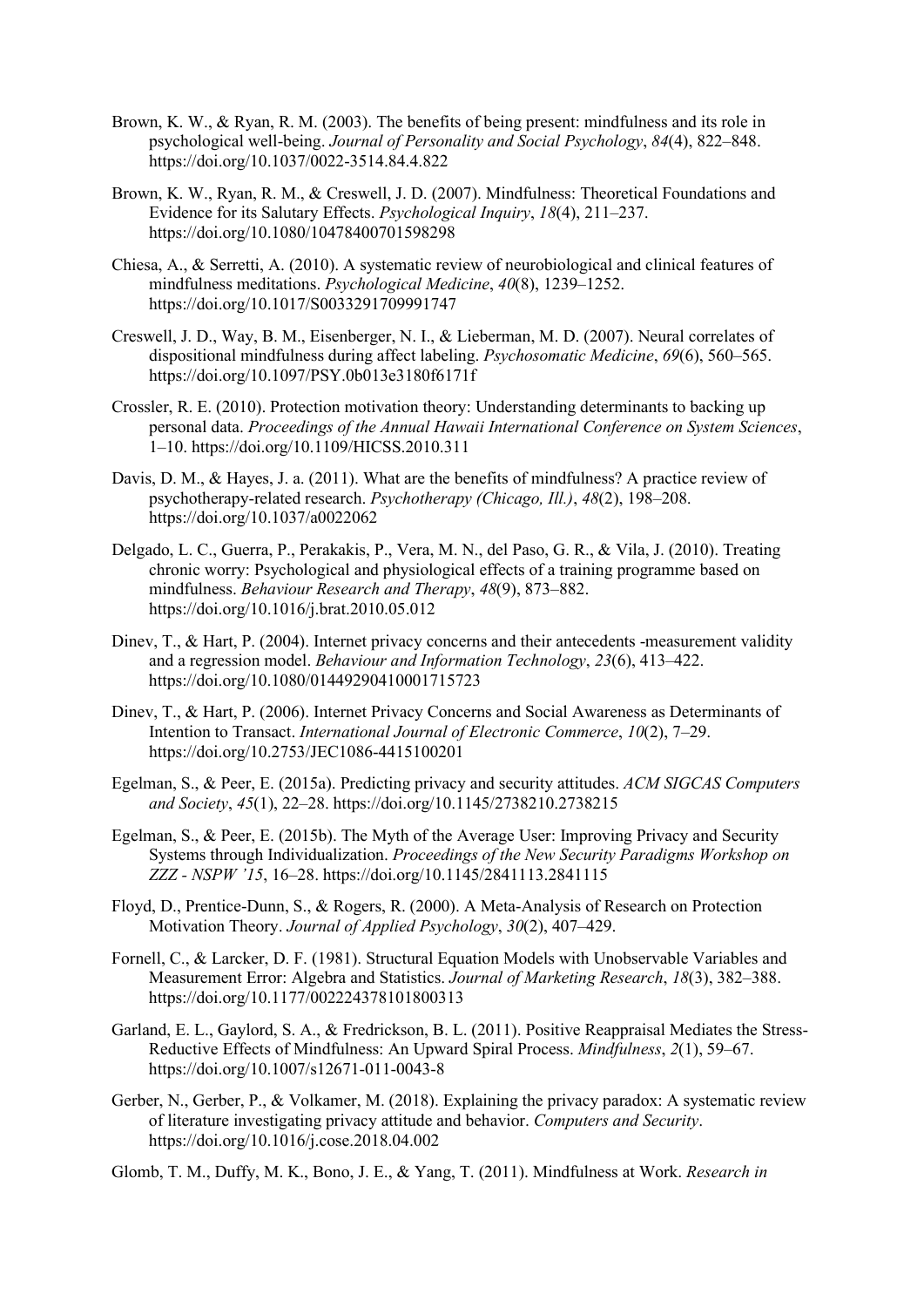*Personnel and Human Resources Management*, *30*, 115–157. https://doi.org/10.1108/S0742- 7301(2011)0000030005

- Good, D. J., Lyddy, C. J., Glomb, T. M., Bono, J. E., Brown, K. W., Duffy, M. K., … Lazar, S. W. (2016). Contemplating Mindfulness at Work: An Integrative Review. *Journal of Management*, *42*(1), 114–142. https://doi.org/10.1177/0149206315617003
- Hair, J. F., Black, W., Babin, B., Anderson, R., & Tatham, R. (2010). *Multivariate data analysis* (6th ed.). Pearson Prentice Hall.
- Heravi, A., Mubarak, S., & Raymond Choo, K. K. (2018). Information privacy in online social networks: Uses and gratification perspective. *Computers in Human Behavior*, *84*, 441–459. https://doi.org/10.1016/j.chb.2018.03.016
- Hoffmann, C. F. A., & Geisler, F. C. M. (2020). Accept what you observe: A conditional process model linking mindfulness facets, threat appraisal, and perceived stress in German college students. *Personality and Individual Differences*, *156*(July 2019), 1–5. https://doi.org/10.1016/j.paid.2019.109752
- Hooper, V., & Blunt, C. (2019). Factors influencing the information security behaviour of IT employees. *Behaviour and Information Technology*, *39*(8), 862–874. https://doi.org/10.1080/0144929X.2019.1623322
- Hui, K., Teo, H., & Lee, S. (2007). The Value of Privacy Assurance: An Exploratory Field Experiment. *MIS Quarterly*, *31*(1), 19–33. https://doi.org/10.2307/25148779
- Ioannou, A., & Papazafeiropoulou, A. (2017). Using it mindfulness to mitigate the negative consequences of technostress. *AMCIS 2017 - America's Conference on Information Systems: A Tradition of Innovation*, *2017*-*Augus*.
- Jansen, J., & van Schaik, P. (2018). Design and Evaluation of a Theory-Based Intervention To Promote Security Behaviour Against Phishing. *International Journal of Human-Computer Studies*. https://doi.org/10.1016/j.ijhcs.2018.10.004
- Jensen, M. L., Dinger, M., Wright, R. T., & Thatcher, J. B. (2017). Training to Mitigate Phishing Attacks Using Mindfulness Techniques. *Journal of Management Information Systems*, *34*(2), 597–626. https://doi.org/10.1080/07421222.2017.1334499
- Jhangiani, R., Hammond, T., & Stangor, C. (2014). *Principles of Social Psychology* (1st intern). Adapted from principles of social psychology from Charles Stangor.: BC Open Textbook Project.
- Junglas, I. A., Johnson, N. A., & Spitzmüller, C. (2008). Personality traits and concern for privacy: An empirical study in the context of location-based services. *European Journal of Information Systems*, *17*(4), 387–402. https://doi.org/10.1057/ejis.2008.29
- Karelaia, N., & Reb, J. (2015). Improving decision making through mindfulness. In Jochen Reb & P. Atkins (Eds.), *Mindfulness in Organizations: Foundations, Reseach and Applications* (pp. 163– 189). Cambridge University Press.
- Karwatzki, S., Trenz, M., Tuunainen, V. K., & Veit, D. (2017). Adverse consequences of access to individuals' information: An analysis of perceptions and the scope of organisational influence. *European Journal of Information Systems*, *26*(6), 688–715. https://doi.org/10.1057/s41303-017-  $0064-z$
- Kokolakis, S. (2017). Privacy attitudes and privacy behaviour: A review of current research on the privacy paradox phenomenon. *Computers and Security*, *64*, 122–134. https://doi.org/10.1016/j.cose.2015.07.002

Kroll, T., & Stieglitz, S. (2019). Digital nudging and privacy: improving decisions about self-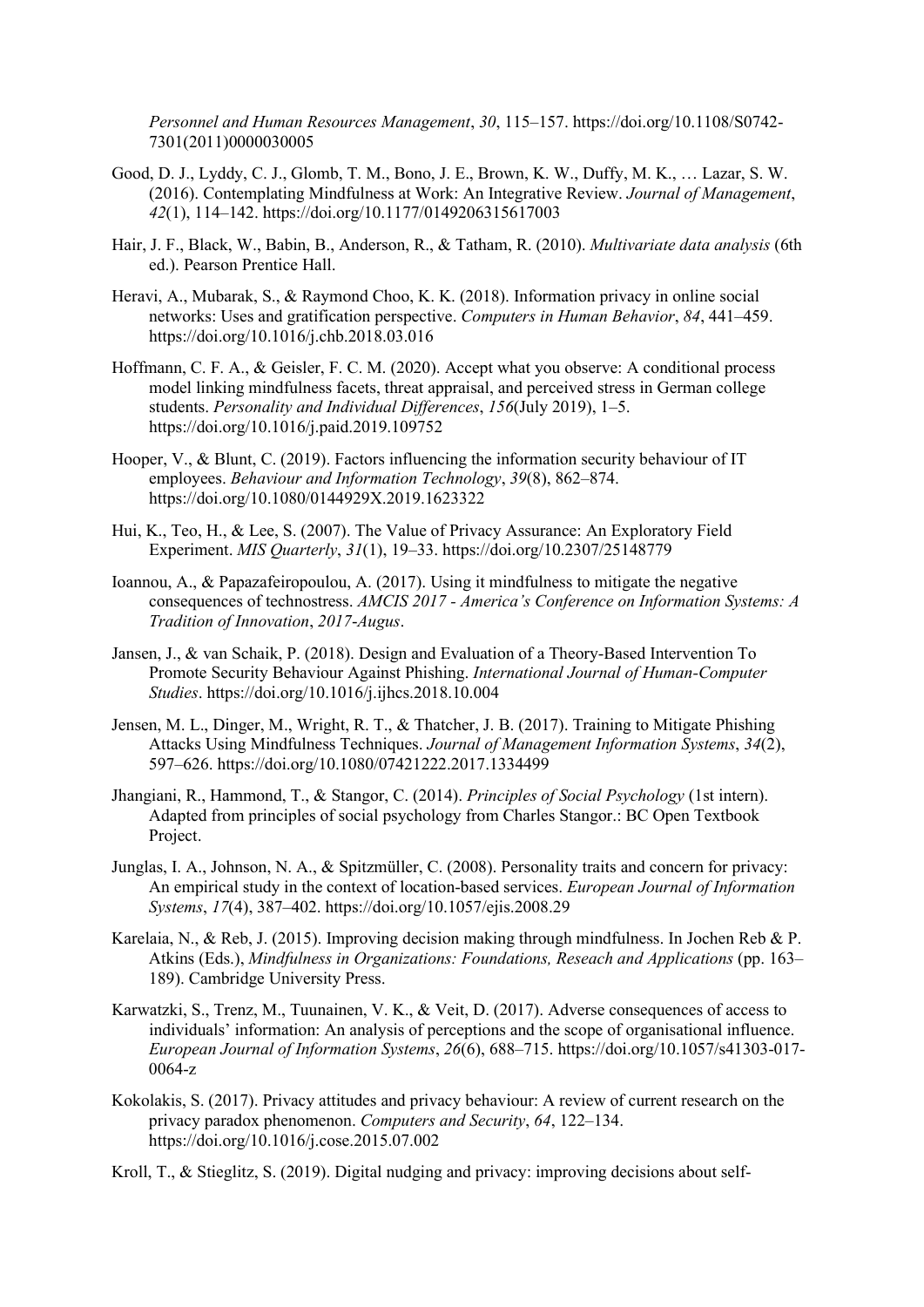disclosure in social networks \*. *Behaviour and Information Technology*, *0*(0), 1–19. https://doi.org/10.1080/0144929X.2019.1584644

Langer, E. (2014). Mindfulness in the age of complexity. *Harvard Business Review*, *92*(3), 68–73.

- Li, K., Wang, X., Li, K., & Che, J. (2016). Information privacy disclosure on social network sites: An empirical investigation from social exchange perspective. *Nankai Business Review International*, *7*(3), 282–300. https://doi.org/10.1108/NBRI-02-2015-0005
- Li, P., Cho, H., & Goh, Z. H. (2019). Unpacking the process of privacy management and selfdisclosure from the perspectives of regulatory focus and privacy calculus. *Telematics and Informatics*. https://doi.org/10.1016/j.tele.2019.04.006
- Li, Y. (2011). Empirical Studies on Online Information Privacy Concerns: Literature Review and an Integrative Framework. *Communications of the Association for Information Systems*, *28*(28), 453–496. https://doi.org/http://aisel.aisnet.org/cais/vol28/iss1/28
- Liang, H., Saraf, N., Hu, Q., & Xue, Y. (2007). Assimilation of enterprise systems: The effect of institutional pressures and the mediating role of top management. *MIS Quarterly: Management Information Systems*, *31*(1), 59–87. https://doi.org/10.2307/25148781
- Lu, Y., Ioannou, A., Tussyadiah, I., & Li, S. (2019). Segmenting Travelers Based on Responses to Nudging for Information Disclosure. *E-Review of Tourism Research*, *17*(3), 394–406.
- Mackenzie, S. B., Podsakoff, P. M., & Podsakoff, N. P. (2011). Construct Measurement and Validation Procedures in MIS and Behavioral Research : Integrating New and Existing Techniques. *MIS Quarterly*, *35*(2), 293–334. https://doi.org/10.2307/23044045
- Mamonov, S., & Benbunan-Fich, R. (2018). The impact of information security threat awareness on privacy-protective behaviors. *Computers in Human Behavior*, *83*, 32–44. https://doi.org/10.1016/j.chb.2018.01.028
- MAPPG. (2015). Mindful Nation UK. In *The Mindfulness All-Party Parlamentary Group*. Retrieved from http://www.themindfulnessinitiative.org.uk/images/reports/Mindfulness-APPG-Report\_Mindful-Nation-UK\_Oct2015.pdf
- Marett, K., McNab, A., & Harris, R. (2011). Social Networking Websites and Posting Personal Information: An Evaluation of Protection Motivation Theory. *AIS Transactions on Human-Computer Interaction*, *3*(3), 170–188. https://doi.org/10.17705/1thci.00032
- Maymin, P. Z., & Langer, E. J. (2021). Cognitive biases and mindfulness. *Humanities and Social Sciences Communications*, *8*(1). https://doi.org/10.1057/s41599-021-00712-1
- Mesmer-Magnus, J., Manapragada, A., Viswesvaran, C., & Allen, J. W. (2017). Trait mindfulness at work: A meta-analysis of the personal and professional correlates of trait mindfulness. *Human Performance*, *30*(2–3), 79–98. https://doi.org/10.1080/08959285.2017.1307842
- Mirsch, T., Lehrer, C., & Jung, R. (2017). Digital Nudging: Altering User Behavior in Digital Environments. *Wirtschaftsinformatik 2017*, (February), 634–648.
- Mothersbaugh, D. L., Foxx, W. K., Beatty, S. E., & Wang, S. (2012). Disclosure Antecedents in an Online Service Context: The Role of Sensitivity of Information. *Journal of Service Research*, *15*(1), 76–98. https://doi.org/10.1177/1094670511424924
- Mrazek, A. J., Mrazek, M. D., Cherolini, C. M., Cloughesy, J. N., Cynman, D. J., Gougis, L. J., … Schooler, J. W. (2019). The future of mindfulness training is digital, and the future is now. *Current Opinion in Psychology*, *28*, 81–86. https://doi.org/10.1016/j.copsyc.2018.11.012
- Osatuyi, B. (2015). Personality Traits and Information Privacy Concern on Social Media Platforms. *The Journal of Computer Information Systems*, *55*(4), 11–19. https://doi.org/10.1080/08874417.2015.11645782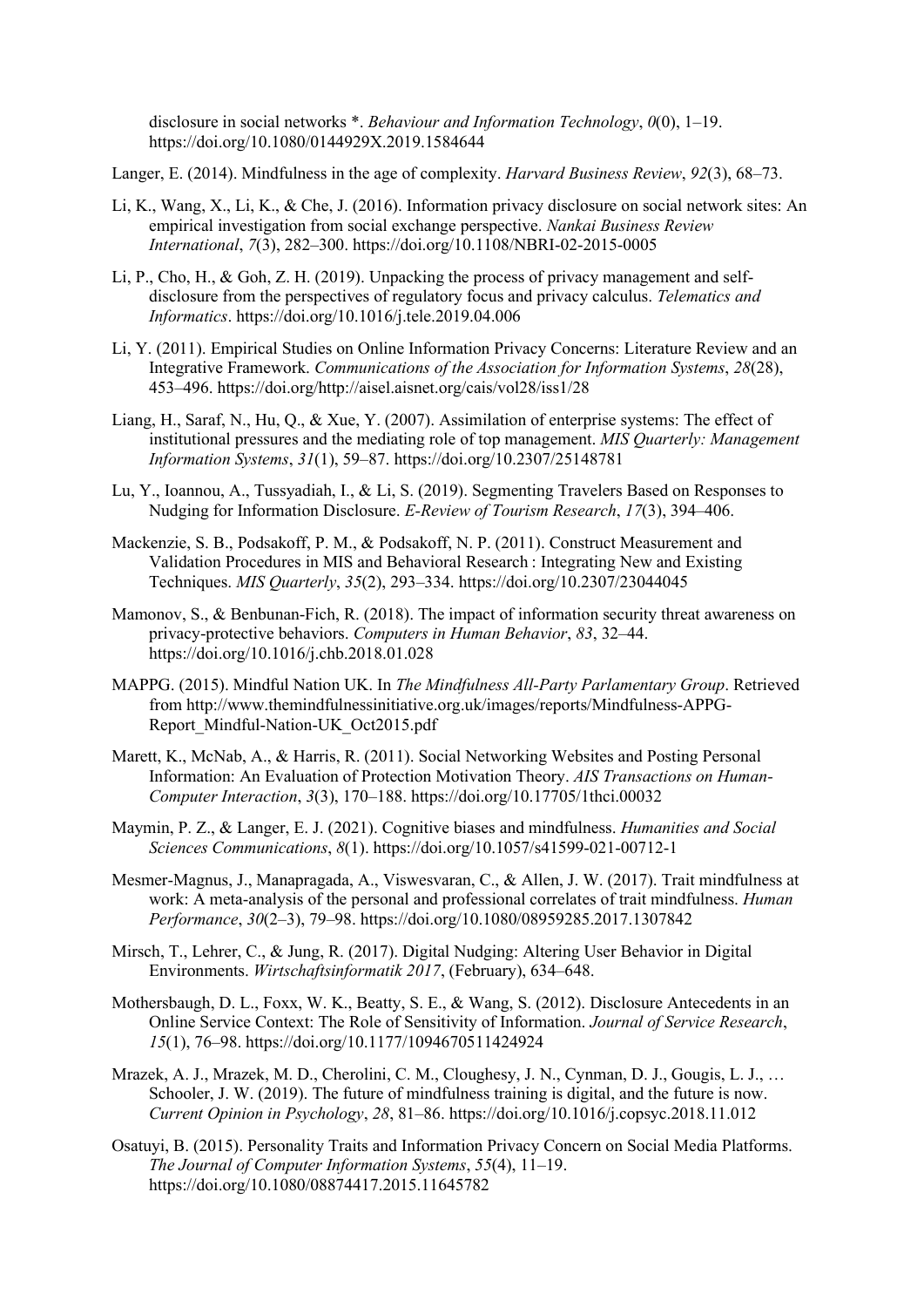- Pallant, J. (2010). *SPSS survival manual : a step by step guide to data analysis using SPSS*. Open University Press/McGraw-Hill.
- Pavlou, P. (2011). State of the Information Privacy Literature: Where Are We Now and Where Should We Go? *MIS Quarterly*, *35*(4), 1063–1078.
- Pavlou, P., Liang, H., & Xue, Y. (2007). Understanding And Mitigating Uncertainty In Online Exchange Relationships: A principal Agent Perspective. *MIS Quarterly*, *31*(1), 105–136.
- Podsakoff, P. M., MacKenzie, S. B., Lee, J. Y., & Podsakoff, N. P. (2003). Common Method Biases in Behavioral Research: A Critical Review of the Literature and Recommended Remedies. *Journal of Applied Psychology*, *88*(5), 879–903. https://doi.org/10.1037/0021-9010.88.5.879
- Quaglia, J. T., Braun, S. E., Freeman, S. P., Mcdaniel, M. A., Brown, K. W., Quaglia, J. T., … Brown, K. W. (2016). Meta-Analytic Evidence for Effects of Mindfulness Training on Dimensions of Self-Reported Dispositional Mindfulness. *Psychological Assessment*, *28*(7), 803– 818. https://doi.org/10.1037/pas0000268
- Rogers, R. D. (1975). A protection motivation theory of fear appeals and attitude change. *The Journal of Psychology*, *91*, 93–114.
- Schultz, P. P., Ryan, R. M., Niemiec, C. P., Legate, N., & Williams, G. C. (2015). Mindfulness, Work Climate, and Psychological Need Satisfaction in Employee Well-being. *Mindfulness*, *6*(5), 971– 985. https://doi.org/10.1007/s12671-014-0338-7
- Smith, H. J., Dinev, T., & Xu, H. (2011). Information Privacy Research: An Interdisciplinary Review. *MIS Quarterly*, *35*(4), 1063–1078. https://doi.org/10.2307/41409970
- Smith, H. J., Milberg, S. J., & Burke, S. J. (1996). Information Privacy: Measuring Individuals' Concerns about Organizational Practices. *MIS Quarterly*, *20*(2), 167. https://doi.org/10.2307/249477
- Smyth, A. P. J., Werner, K. M., Milyavskaya, M., Holding, A., & Koestner, R. (2020). Do mindful people set better goals? Investigating the relation between trait mindfulness, self-concordance, and goal progress. *Journal of Research in Personality*, *88*, 104015. https://doi.org/10.1016/j.jrp.2020.104015
- Stefi, A. (2015). Do Developers Make Unbiased Decisions The Effect of Mindfulness. *Twenty-Third European Conference on Information Systems (ECIS), Münster, Germany, 2015*, 1–15.
- Sun, H., Fang, Y., Kong, H., & Kong, H. (2016). Choosing a Fit Technology: Understanding Mindfulness in Technology Adoption and Continuance. *Journal of the Association for Information Systems*, *17*(6), 377–412.
- Tomlinson, E. R., Yousaf, O., Vittersø, A. D., & Jones, L. (2018, February 1). Dispositional Mindfulness and Psychological Health: a Systematic Review. *Mindfulness*, Vol. 9, pp. 23–43. https://doi.org/10.1007/s12671-017-0762-6
- Van Dam, N. T., van Vugt, M. K., Vago, D. R., Schmalzl, L., Saron, C. D., Olendzki, A., … Meyer, D. E. (2018). Mind the Hype: A Critical Evaluation and Prescriptive Agenda for Research on Mindfulness and Meditation. *Perspectives on Psychological Science*, *13*(1), 36–61. https://doi.org/10.1177/1745691617709589
- Visinescu, L. L., Azogu, O., Ryan, S. D., Wu, Y., & Kim, D. J. (2016). Better Safe than Sorry: A Study of Investigating Individuals' Protection of Privacy in the Use of Storage as a Cloud Computing Service. *International Journal of Human-Computer Interaction*, *32*(11), 885–900. https://doi.org/10.1080/10447318.2016.1204838
- Wakefield, R. (2013). The influence of user affect in online information disclosure. *Journal of Strategic Information Systems*. https://doi.org/10.1016/j.jsis.2013.01.003